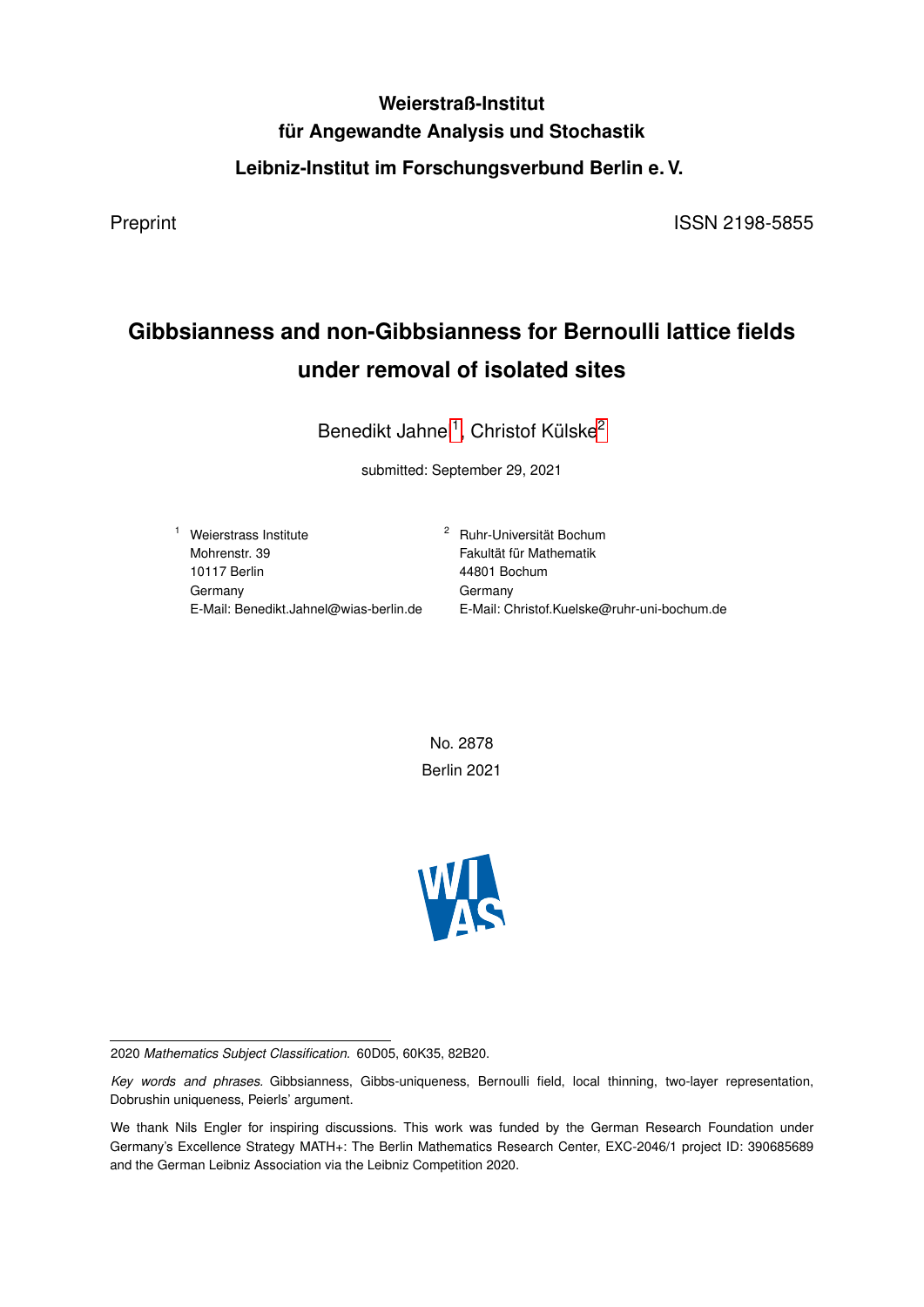Edited by Weierstraß-Institut für Angewandte Analysis und Stochastik (WIAS) Leibniz-Institut im Forschungsverbund Berlin e. V. Mohrenstraße 39 10117 Berlin Germany

Fax: +49 30 20372-303 E-Mail: [preprint@wias-](preprint@wias-berlin.de)⊂berlin.de World Wide Web: [http://www.wias-](http://www.wias-berlin.de/)⊂berlin.de/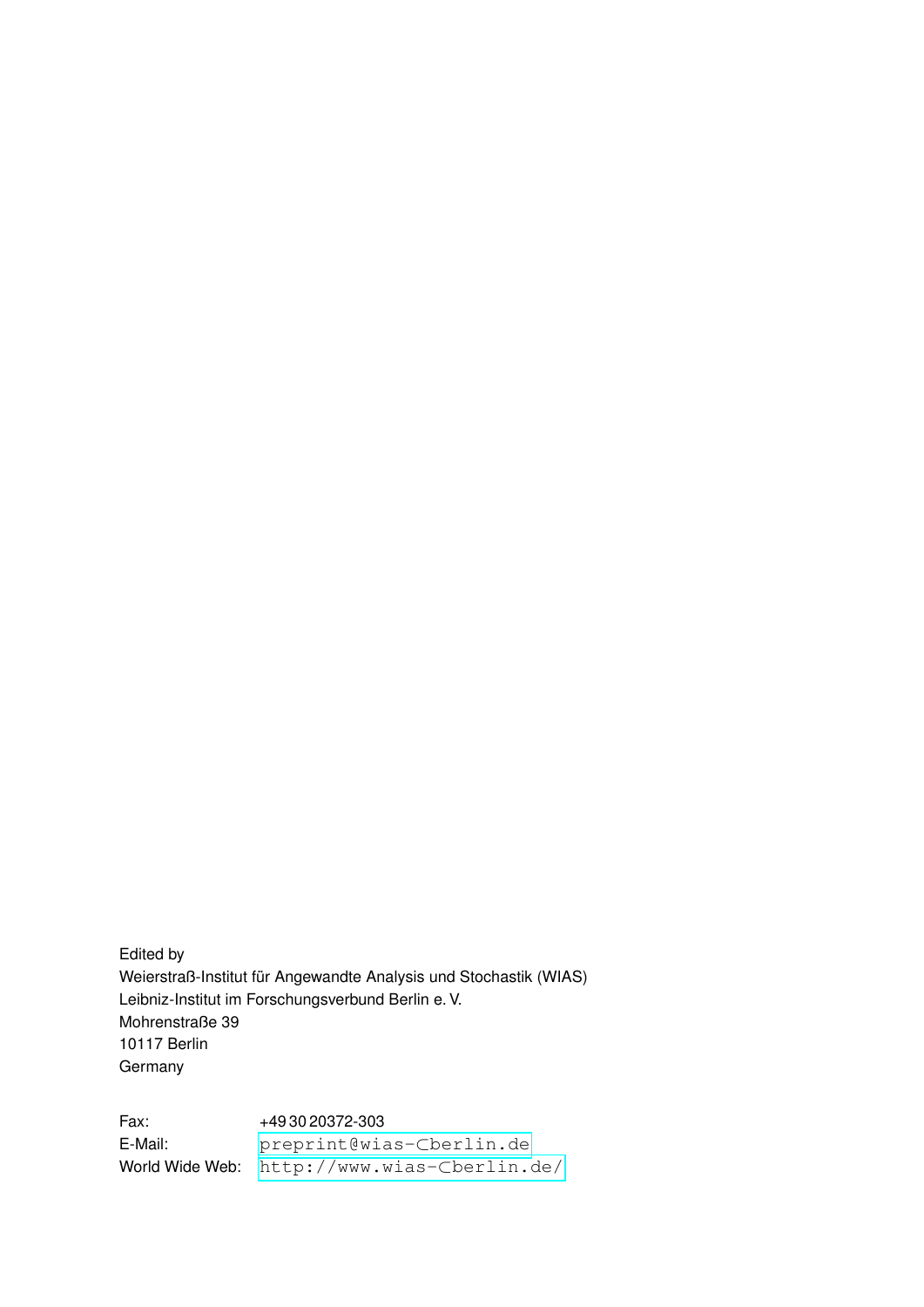# **Gibbsianness and non-Gibbsianness for Bernoulli lattice fields under removal of isolated sites**

Benedikt Jahnel, Christof Külske

### **Abstract**

We consider the i.i.d. Bernoulli field  $\mu_p$  on  $\mathbb{Z}^d$  with occupation density  $p\,\in\,[0,1].$  To each realization of the set of occupied sites we apply a thinning map that removes all occupied sites that are isolated in graph distance. We show that, while this map seems non-invasive for large  $p$ , as it changes only a small fraction  $p(1-p)^{2d}$  of sites, there is  $p(d)\,<\,1$  such that for all  $p \in (p(d), 1)$  the resulting measure is a non-Gibbsian measure, i.e., it does not possess a continuous version of its finite-volume conditional probabilities. On the other hand, for small  $p$ , the Gibbs property is preserved.

## **1 Introduction**

Random fields under local maps are defined and analyzed in different fields of probability and statistics. In these studies a random field is typically a stochastic process whose variables take values in a subset of the real numbers, and which has a geometric index set such as the infinite lattice, a graph with infinite vertex set, or the Euclidean space. It is of interest to understand the behavior of the given random field with distribution  $\mu$  under application of a map T that acts on infinite-volume realizations of the process, and investigate resulting properties of the image process whose distribution we denote by  $\mu'$ . Relevant deterministic maps  $T$  typically have local-dependence windows. They may also be generalized to stochastic kernels that act locally. In this general setup let us call µ the *first-layer measure*, and the measure  $\mu'$ , which we shall be mostly interested in, the *second-layer measure*.

This setup is of theoretical interest, but also occurs in many applications of natural sciences, engineering, and statistics. We mention thinning transformations of Poisson point processes (in which points from a realization are omitted according to local rules) [\[Bre79,](#page-18-0) [Bro79,](#page-18-1) [Ish80,](#page-19-0) [RS91,](#page-20-0) [Las93,](#page-19-1) [Bal05,](#page-18-2) [MS10,](#page-20-1) [BK19\]](#page-18-3), transformations in image analysis [\[Gem90,](#page-18-4) [Guy95\]](#page-19-2), and renormalization group transformations in statistical mechanics (where a physical system like a ferromagnet is considered on increasingly large scales by means of maps which forget details on small scales) [\[GP78,](#page-18-5) [GP79,](#page-18-6) [vEFS93\]](#page-20-2). Processes appearing as local maps in this way can also be viewed as generalizations of the much used *hidden Markov models* [\[EAM95\]](#page-18-7).

Hidden Markov models are images under local kernels of an underlying *first-layer* Markov chain, and appear when noisy observations shall be modeled, and so the generalization is made to a situation with spatial index sets, and more complex dependence structures.

It was discovered first in the context of such renormalization group transformations that strictly local transformations acting on a spatially Markovian random field  $\mu$  indexed by a lattice, may result in singularities in the image measure  $\mu'$ . Two concrete examples for this are provided by the low-temperature Ising model under a block average transformation, or the projection to a sublattice [\[Sch89,](#page-20-3) [vEFS93,](#page-20-2) [BKL98,](#page-18-8) [LN13,](#page-19-3) [BC18\]](#page-18-9). The original motivation of such renormalization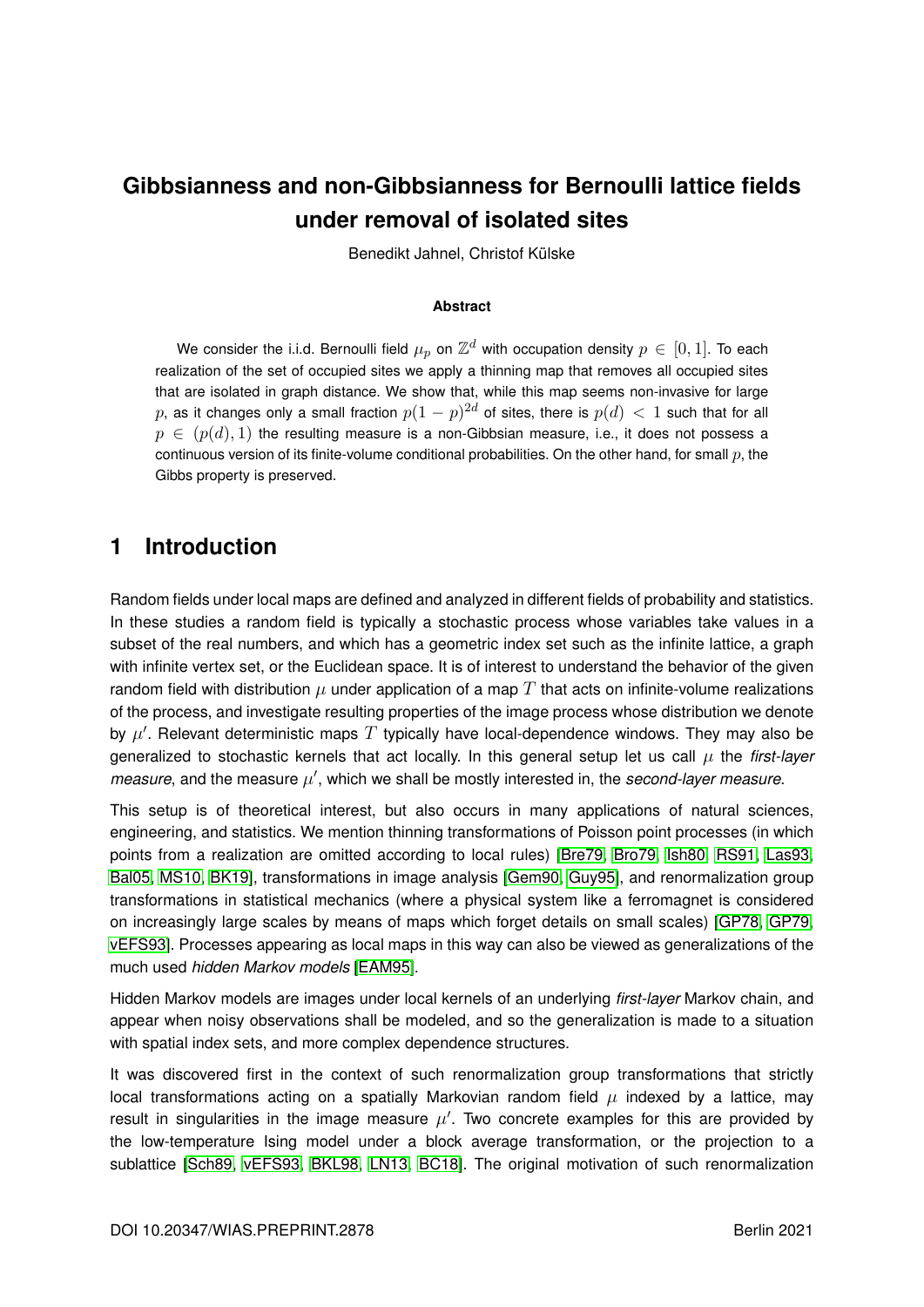group transformations was, suggested by heuristic schemes of theoretical physics, to understand the iterated *coarse-graining dynamics* of the level of Hamiltonians to investigate critical behavior [\[WK74\]](#page-20-4).

The singularity in the second-layer measure  $\mu'$  means, that  $\mu'$  loses not only the spatial Markov property of  $\mu$  under the map T (which is less surprising), but it even loses the more general *Gibbs property*. This is more severe, it means that the infinite second-layer system acquires internal long-range dependence, and in particular does not posses a well-behaved Hamiltonian with good summability properties of its interaction potentials anymore. The singular long-range dependence appears on the level of finite-volume conditional probabilities of the image measure, which are not quasilocal functions of their conditioning. Put equivalently, finite-volume sub-systems depend on their boundary conditions arbitrarily far away, and their behavior cannot be described by kernels that are continuous in product topology. This may cause standard theory of infinite-volume states, including the variational principle, to fail, see the examples in [\[KLNR04\]](#page-19-4).

A variety of examples have been studied ever since, where non-Gibbsian behavior was proved to occur with different mechanisms, but always in regimes of sufficiently strong coupling, where the first-layer measure differs much from independence. (Having said this, there are known examples that show that the range of temperatures where non-Gibbsian behavior in the image system occurs, may be larger than the critical temperature for the first-layer system [\[HK04\]](#page-19-5)) Moreover, examples have been found where, the set of discontinuity points is even of full measure w.r.t.  $\mu'$  itself, which is the strongest form of singularity [\[KLNR04,](#page-19-4) [vEEIK12,](#page-20-5) [JK17b,](#page-19-6) [BKK20\]](#page-18-10).

Main subclasses of relevant transformations which have been studied were projections in terms of a variety of deterministic maps [\[vELN17,](#page-20-6) [LN13,](#page-19-3) [KR17,](#page-19-7) [JK17a,](#page-19-8) [HKK19\]](#page-19-9), and stochastic timeevolutions [\[LNR02,](#page-19-10) [vEFdHR02,](#page-20-7) [KLN07,](#page-19-11) [vEEIK12,](#page-20-5) [RR14,](#page-20-8) [FdHM14,](#page-18-11) [JK17b,](#page-19-6) [KRvZ21\]](#page-19-12), in various underlying geometries of lattice models, mean-field models, Kac-models, and models in the continuum [\[JK17b\]](#page-19-6).

### **Informal result: Even independent fields may become non-Gibbs under projections**

In the present paper we provide a new and simple example that shows that a natural local transform of range 1 can produce singularities, even when it is applied to an *independent field*. In our example we chose as the first-layer field the i.i.d. Bernoulli lattice field  $\mu_p$  on the integer lattice, with state space  $\{0,1\}^{Z^d}$ , and occupation probability  $p\in[0,1)$ . The Bernoulli lattice field in itself is studied in site-percolation, where one asks for existence of infinite clusters and refined connectedness properties [\[Gri99\]](#page-19-13). It also drives more complex processes, in statistical mechanics of disordered systems [\[Gri97,](#page-19-14) [vEMSS00,](#page-20-9) [Bov06\]](#page-18-12), and elsewhere in probability [\[Adl91,](#page-18-13) [BR06,](#page-18-14) [BDC13,](#page-18-15) [Kum14,](#page-19-15) [JK20\]](#page-19-16) and its application. We then study the second-layer measure  $\mu_p'$  that appears as an image under application of the concrete range-one map  $T$  that is defined by removing from a realization of occupied sites the *occupied isolated sites.*  $T$  is a projection map as it satisfies  $T^2 = T$ , and we will call it *the projection to non-isolates*. Hence it keeps from a realization of occupied sites only the occupied clusters of size of at least two. This includes the infinite cluster, in case there is one, i.e., in the percolation regime of large enough  $p$ . We may also view  $T$  as a simple smoothing transformation, as isolated 'dust' of occupied sites (or 'pixels') is forgotten under the map.

What to expect for the second-layer measure  $\mu'_p$ ? As the  $\mu_p$ -probability that a given site is isolated equals  $p(1-p)^{2d}$ , the map  $T$  seems non-invasive, in particular for probabilities  $p$  close to 1. In particular the removed sites do no percolate in this regime. So one might naively conjecture that the second-layer measure shall not be much affected and well-behaved, and in particular is representable as a Gibbsian distribution with quasilocal conditional probabilities.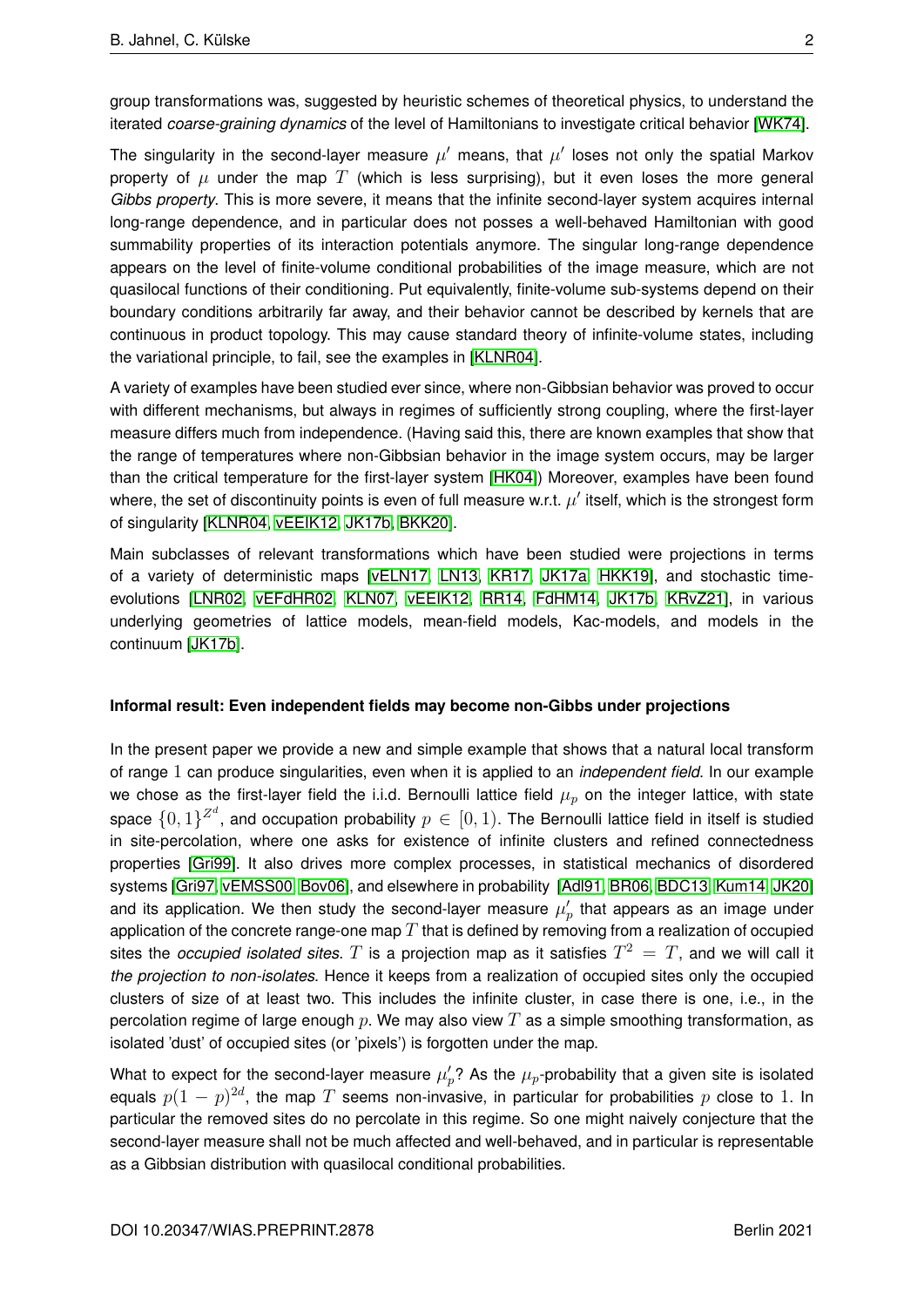As a main message of this paper, we prove that this is not the case: We show that  $\mu_p'$  is spatially *non-Markovian* and *non-quasilocal*, when p < 1 is large, see Theorem [2.1.](#page-5-0) We hope that this result is of some interest for the percolation community. We complement this result by proving regularity of the projected measure when  $p \geq 0$  is small enough see, Theorem [2.2.](#page-5-1) This implies the existence of a Gibbs-non Gibbs transition driven by p.

Let us finally discuss our map  $T$  that projects to non-isolates (and removes the isolates) from a dual perspective. Namely,  $T$  has a natural companion map  $T^*$  that is again a projection map.  $T^*$  does precisely the opposite, it projects to the isolated sites (and removes the non-isolates).

There is independent interest in the action of  $T^*$  to the i.i.d. Bernoulli lattice field, for the reason that it produces the *thinned Bernoulli lattice field*, in which all occupied sites are separated. This thinned Bernoulli lattice field is relevant, as it is the lattice analogue of the well-known and much studied Matérn process in the continuum [\[Mat60,](#page-19-17) [MHW10,](#page-19-18) [BB12\]](#page-18-16). The latter by definition is derived from a first-layer Poisson process in Euclidean space by removing all points in the realization that have at least one point in the Euclidean ball of radius one.

Clearly, the second-layer measures of both maps  $T, T^*$  acting jointly on the same Bernoulli latticefield realization appear in a natural coupling. As a first guess one may conjecture from this that, either both second-layer measures are Gibbs, or both are non-Gibbs. We warn the reader that this is too naive, not only on the level of proofs, but also the statement may be false. We leave the analysis of the companion process, the thinned Bernoulli lattice field, to another study.

The paper is organized as follows. In Section [2](#page-4-0) we present the setting and our main results and non-Gibbsianness and Gibbsianness for the Bernoulli field under the removal-of-isolates transformation. In Section [2](#page-4-0) we present the corresponding proofs.

## <span id="page-4-0"></span>**2 Setting and main results**

To define our process we start from the  $\Omega=\{0,1\}^{\mathbb{Z}^d}$ -valued i.i.d. Bernoulli field  $\mu_p$  with parameter  $p \in [0,1]$ . We consider realizations of the Bernoulli field under the application of the transformation  $T:\Omega\to\Omega$  given by

$$
(T\omega)_x := \omega'_x = \omega_x \left(1 - \prod_{y \in \partial x} (1 - \omega_y)\right),
$$

where  $\partial x$  denotes the set of nearest neighbors of  $x\in\mathbb{Z}^d$  in  $\mathbb{Z}^d$ , equipped with the usual neighborhood structure. In words,  $T$  is the projection to the non-isolates, see Figure [1](#page-5-2) for an illustration. The image measure under the transformation

$$
\mu'_p := \mu_p \circ T^{-1}
$$

is supported on the subset  $\Omega':=T(\Omega)$  of sites that obey the non-isolation constraint.

Intuitively the application of  $T$  should not change the measure very much at large  $p$  close to 1, where a typical configuration consists of a large percolating cluster and very few isolated sites. In this regime one may view  $T$  as a cleansing transformation that wipes away the smallest dust of isolated sites, and keeps the apparent main parts. From the definition of  $T$  as a local map it is also obvious that for variables at sites of graph distance greater equal than  $3$  are independent, under  $\mu_p',$  so that one could expect that  $\mu'_p$  is a nicely behaved measure.

Recall that a *specification*  $\gamma = (\gamma_\Lambda)_{\Lambda \in \mathbb{Z}^d}$  is a consistent and proper family of conditional probabilities, i.e., for all  $\Lambda\subset\Delta\Subset\Z^d$ ,  $\omega_\Lambda\in\Omega_\Lambda:=\{0,1\}^\Lambda$  and  $\hat\omega\in\Omega$ , we have that  $\int_\Omega\gamma_\Delta({\rm d}\tilde\omega|\hat\omega)\gamma_\Lambda(\omega_\Lambda|\tilde\omega)=$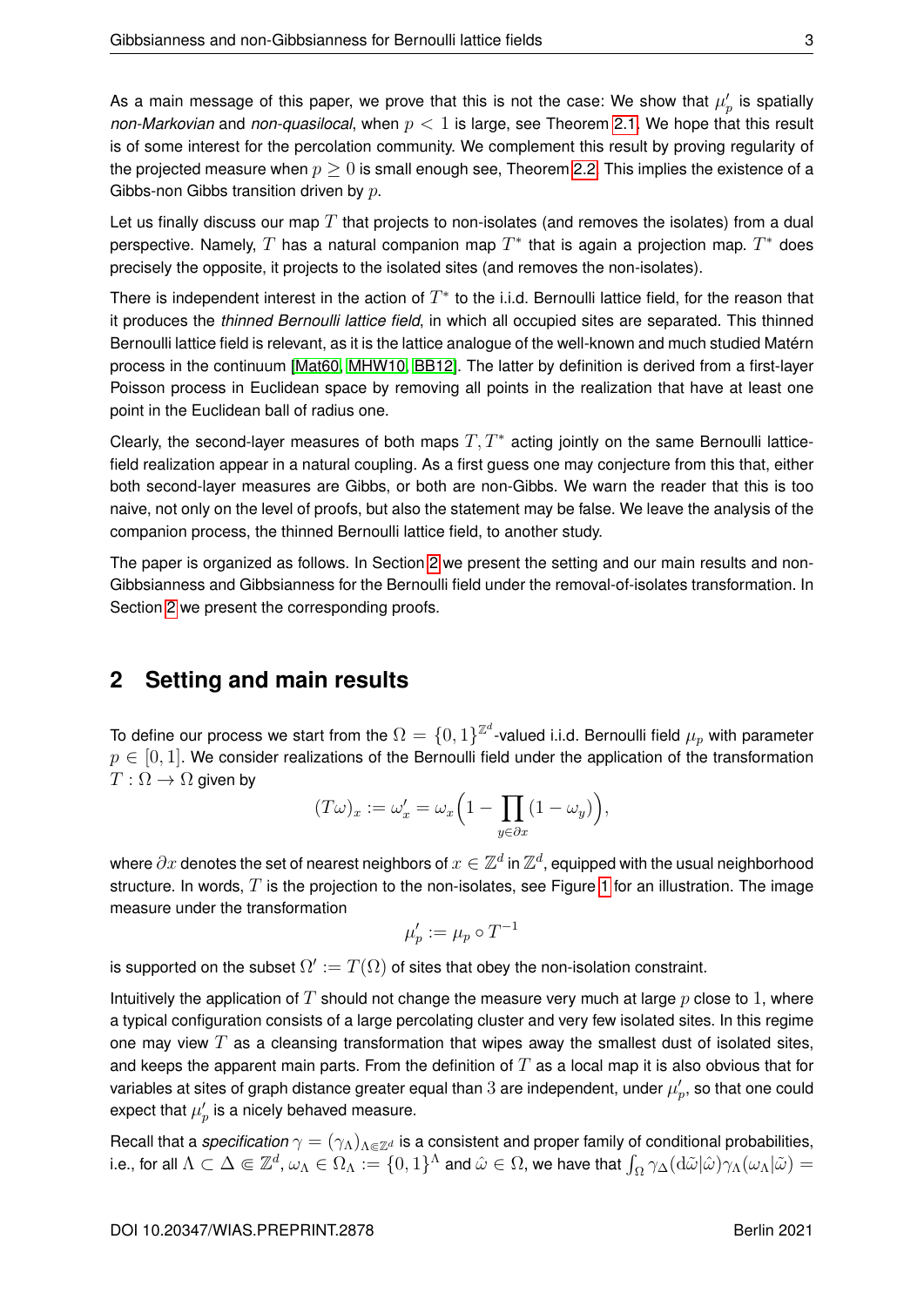<span id="page-5-2"></span>

Figure 1: Realization of a Bernoulli field (left) and its image under the transformation T (right).

 $\gamma_\Delta(\omega_\Lambda|\hat{\omega})$ , and for all  $\omega_{\Lambda^c} \in \Omega_{\Lambda^c}$  we have  $\gamma_\Lambda(\omega_{\Lambda^c}|\hat{\omega}) = \mathbb{1}\{\omega_{\Lambda^c} = \hat{\omega}_{\Lambda^c}\}\.$  A specification is called *quasilocal*, if for all  $\Lambda\Subset\Z^d$  and  $\hat\omega_\Lambda\in\Omega_\Lambda$ , the mapping  $\omega\mapsto\gamma_\Lambda(\hat\omega_\Lambda|\omega)$  is continuous with respect to the product topology on  $\Omega$ . We say that  $\gamma$  is a specification for some random field  $\mu$  on  $\Omega$ , if it satisfies the DLR equations, i.e., for all  $\Lambda\Subset\Z^d$  and  $\omega_\Lambda\in\Omega_\Lambda$ , we have that  $\int_\Omega\mu(\mathrm{d}\tilde\omega)\gamma_\Lambda(\omega_\Lambda|\tilde\omega)=\mu(\omega_\Lambda).$ 

Our present result shows that this is not the case in the whole parameter regime, but the following is true: For large  $p,\mu_p'$  is not spatially Markovian, it is not even a Gibbs measure in the sense of existence of a version of its finite-volume conditional probabilities which is continuous with respect to the product topology on  $\Omega'$ . More precisely we have the following theorem.

<span id="page-5-0"></span>*Theorem* 2.1. (Non-Gibbsianness for large  $p$ ) Consider the image measure  $\mu'_p$  of the Bernoulli field on  $\mathbb{Z}^d$  under the map to the non-isolates in lattice dimensions  $d\geq 2.$  Then, there is  $p_c(d) < 1$  such that for  $p\in(p_c(d),1)$ , there is no quasilocal specification  $\gamma'$  for  $\mu_p'.$ 

The result shows that Gibbsian descriptions of thinning processes of various types derived from Bernoulli or Poissonian fields are by no means obvious, and that more research on such processes in discrete and continuous setups is necessary.

In order to complement the above non-Gibbsianness result, let us also present the following theorem on the existence of a quasilocal specification for  $\mu'_p$  for small values of  $p.$ 

<span id="page-5-1"></span>*Theorem* 2.2. (Gibbsianness for small  $p$ ) Consider the image measure  $\mu'_p$  of the Bernoulli field on  $\mathbb{Z}^d$ under the map to the non-isolates in lattice dimensions  $d \geq 1$ . Then, for  $p < 1/(2d)$ , there exists a quasilocal specification  $\gamma'$  for  $\mu_p'.$ 

As we can see from the proofs, for  $p < 1/(2d)$ , in fact the continuity of  $\gamma'$  is even exponentially fast. In summary, the statements of Theorems [2.1](#page-5-0) and [2.1](#page-5-0) indicate a phase-diagram of Gibbsianness of thinned Bernoulli fields under the local non-isolation constraint as exhibited in Figure [2.](#page-6-0)

In the following section, we present the proofs.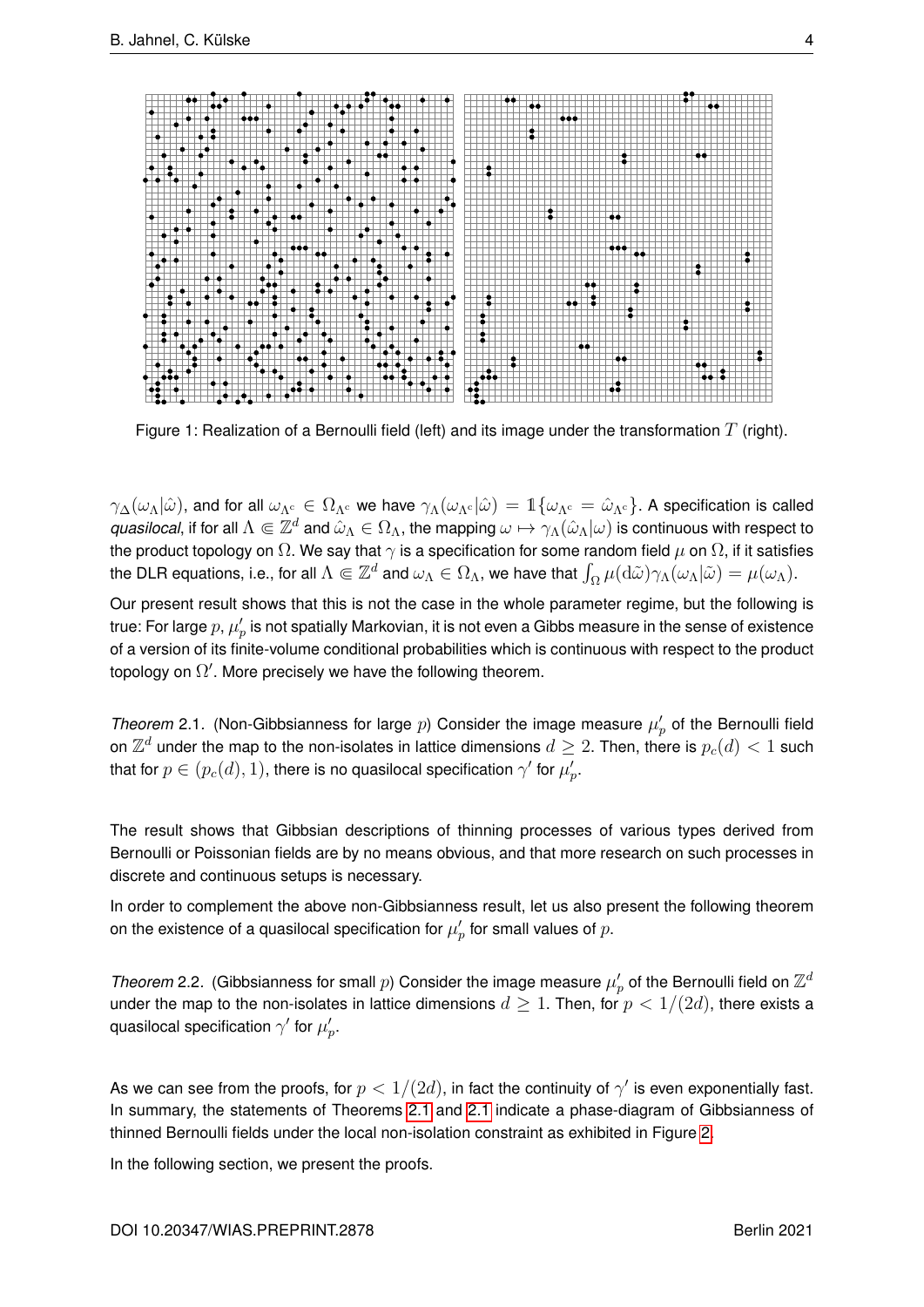<span id="page-6-0"></span>

Figure 2: Illustration of Gibbs-non-Gibbs transitions in  $p$  for the thinned Bernoulli field under nonisolation constraint.

## **3 Proofs**

The key idea of the proof is to first re-express conditional probabilities of  $\mu'_p$  in finite volumes in terms of a first-layer constraint model in which occupied sites have to be isolated. Indeed, for large  $p$ , there are two distinct groundstates given by the (shifted) checkerboard configurations. We can leverage a Peierls' argument in order to show that the first-layer constraint model exhibits a phase transition of translational symmetry breaking. We note that the argument works even though there is *no* spin-flip symmetry in the system. The translational symmetry breaking gives rise to a point of discontinuity for which we subsequently show that it is present for any system of finite-volume conditional probabilities for  $\mu_p'$ , i.e., it is an essential discontinuity. The converse case of small  $p$  can be handled by arguments using Dobrushin uniqueness techniques.

## **3.1 Proof of Theorem [2.1:](#page-5-0) Non-Gibbianness**

The main ingredient for the proof is to exhibit one non-removable bad configuration for conditional probabilities. For this, we will use the so-called two-layer view, in which one needs to understand the Bernoulli field conditional on a fixed image configuration. We choose as the image configuration the all empty configuration, for which the first-layer measure becomes the Bernoulli field  $\mu_p$  *conditional on isolation*.

We proceed as follows. In Section [3.1.1](#page-6-1) we exhibit a phase transition for the latter model at large  $p$ , in which translation symmetry is broken, which can be selected via suitable shapes of loopholevolumes. The technique is based on a (slightly non-standard) Peierls argument. In Section [3.1.2](#page-12-0) we then show how this implies non-Gibbsianness of the image measure. This is based on the proof that jumps of conditional probabilities occur for certain suitably chosen local patterns, which allow to make a transparent connection to the first-layer model in suitable connected boxes, where the Peierls argument from Section [3.1.1](#page-6-1) was made to work.

## <span id="page-6-1"></span>**3.1.1 Translational-symmetry breaking via a Peierls argument for the conditional first-layer model**

For the purpose of showing that the empty configuration is bad for any specification, we will analyze the following particular finite-volume first-layer measures, and we will restrict to particular volumes  $\Lambda$ . Namely, let us consider finite volumes Λ that have a *shape of type* 0, and put fully occupied boundary conditions all 1 outside of  $\Lambda$ . By this we mean that  $\Lambda$  has a shape which allows to put the checkerboard groundstate of zeros and ones inside  $\Lambda$  for which the origin obtains the value 0 such that one obtains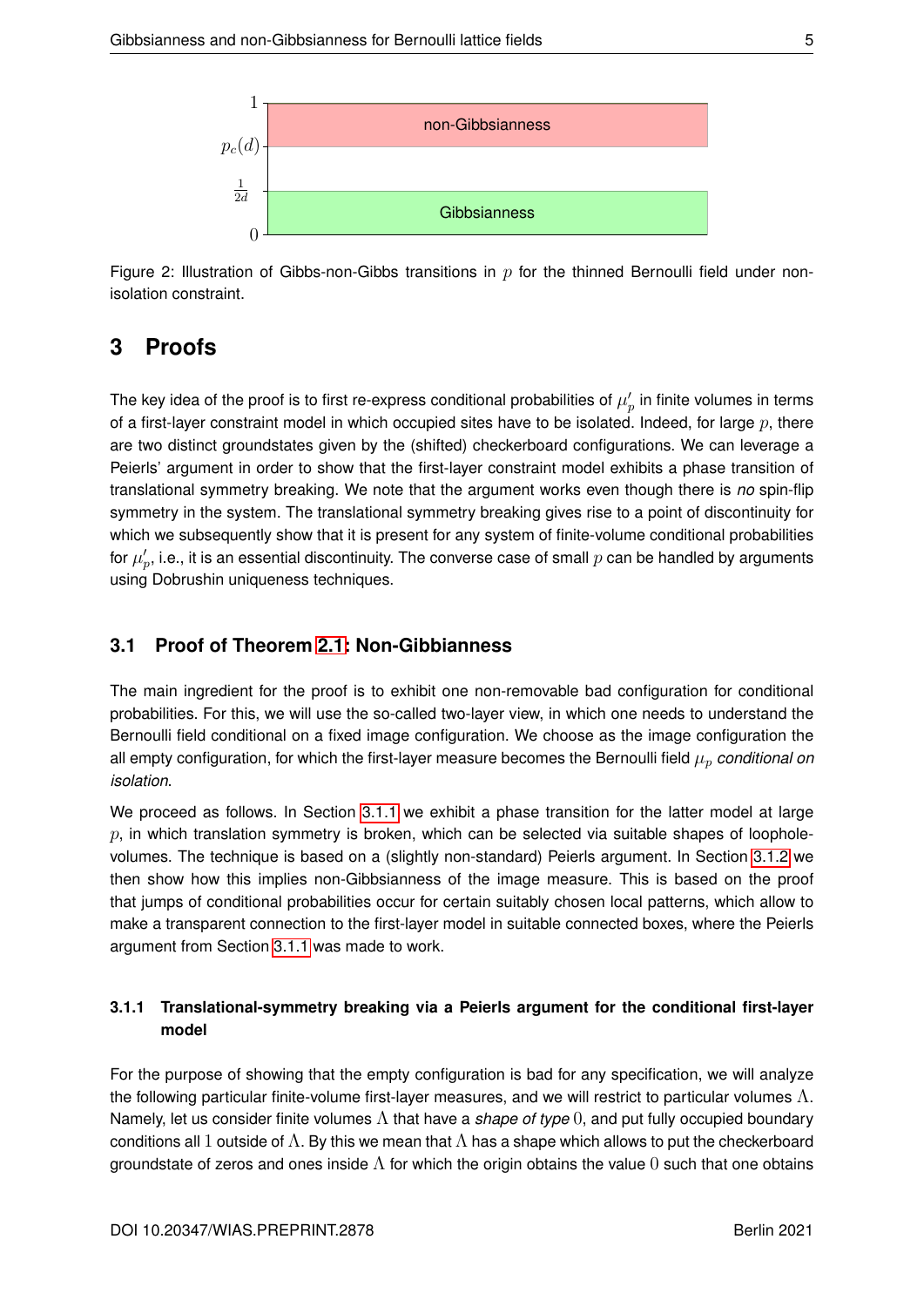a configuration compatible with the boundary condition, see Figure [4](#page-8-0) for an illustration. We define

$$
\nu_\Lambda(\omega_\Lambda) := \frac{\mu_{p,\Lambda}(\omega_\Lambda 1_{T(\omega_\Lambda 1_{\Lambda^c})|_{\Lambda}=0_{\Lambda})}}{\mu_{p,\Lambda}(T(\sigma_\Lambda 1_{\Lambda^c})|_{\Lambda}=0_{\Lambda})},
$$

where  $\mu_{p,\Lambda}$  is the Bernoulli product measure in  $\Lambda$ . Hence, by definition  $\nu_{\Lambda}$  is the Bernoulli measure conditioned on isolation of ones inside  $\Lambda$ , where the isolation constraint remembers also the fully occupied boundary condition.

A similar definition is made for volumes of type 1. For us, large boxes  $B_L$  centered around the origin with sidelength  $2L$  with a loophole boundary, will be useful, see the illustration in Figure [3.](#page-7-0) For such type-0 boxes  $B_L$  we will show in this section that

<span id="page-7-1"></span>
$$
\sup_{L} \nu_{B_{L}}(\omega_{0} = 1) \le \epsilon(p), \quad \text{with} \quad \lim_{p \uparrow 1} \epsilon(p) = 0. \tag{3.1}
$$

<span id="page-7-0"></span>This means that, with large probability, the origin copies the information from the boundary condition.



Figure 3: Illustration of a type-0 volume with loophole boundary.

Similarly, we will prove that the spin at the origin for the box shifted by a lattice unit vector  $e$  satisfies

<span id="page-7-2"></span>
$$
\sup_{L} \nu_{B_L + e}(\omega_0 = 0) \le \epsilon(p), \quad \text{with} \quad \lim_{p \uparrow 1} \epsilon(p) = 0. \tag{3.2}
$$

This is an essential step as it proves that the shape of the volume  $B_L$  induces a phase transition for the first-layer constrained model, and there is breaking of translational symmetry. To complete the proof of essential badness of the empty configuration on the second layer, we will however need to go one step further, and connect to the measure on the second layer. This will be done in Lemma [3.2](#page-14-0) below.

Note that configurations of the model are energetically equivalent under a lattice shift. They are not equivalent under the site-wise *spin-flip* that exchanges zeros and ones, much unlike the Ising antiferromagnet in zero external field. Therefore, the Peierls argument we are about to give has to be different from the one for the Ising ferromagnet or antiferromagnet. Namely, the Peierls argument we will present involves suitable lattice shifts of parts of configurations, while the standard more straightforward Peierls argument for the Ising model involves spin-flips.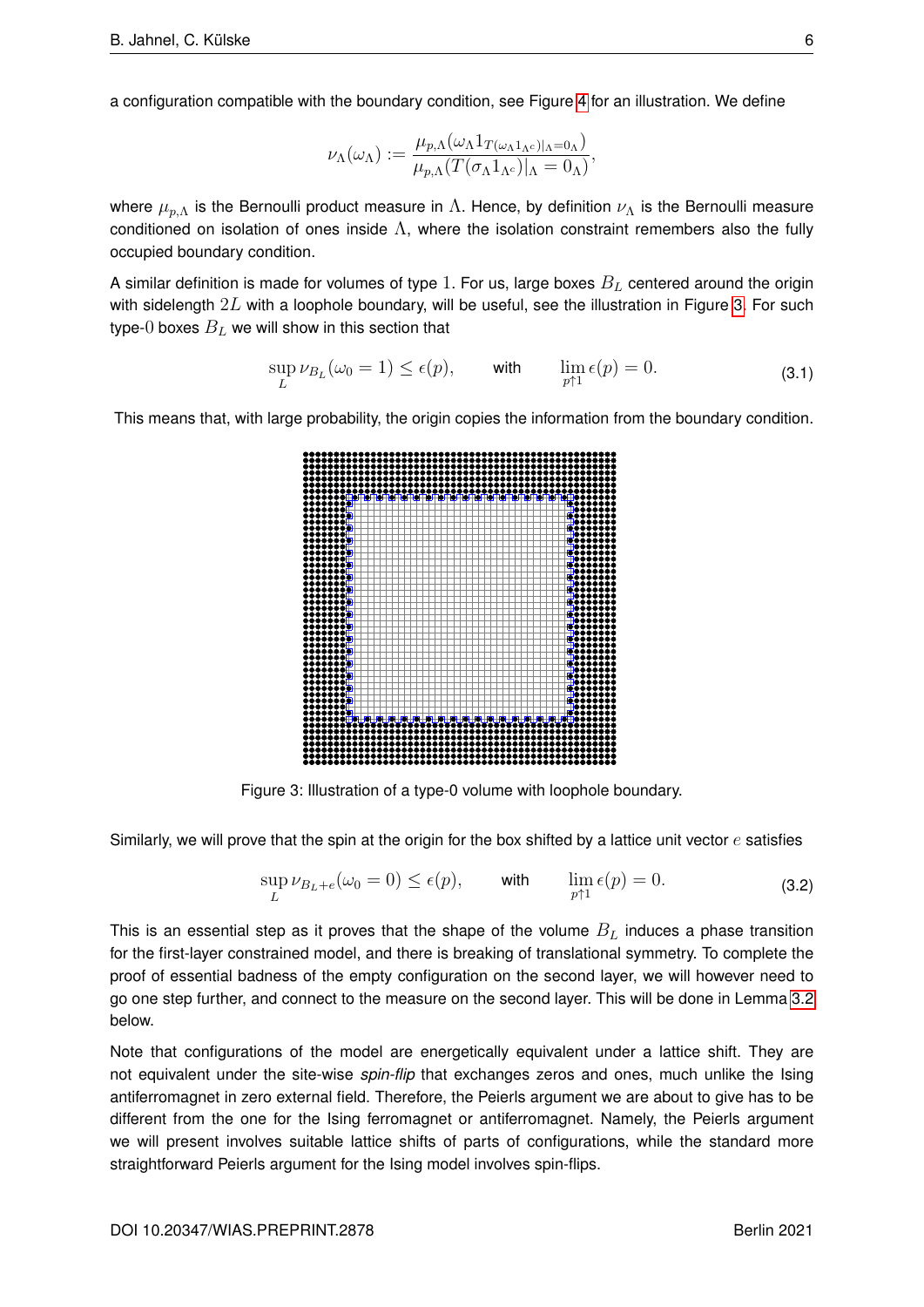Consider the nearest-neighbor graph with vertex set  $\mathbb{Z}^d$ . Consider, for a spin configuration  $\omega$ , the set of sites

$$
\Gamma(\omega):=\{x\in\mathbb{Z}^d\colon \text{ there exists }y\in\partial x\text{ such that }\omega_x=\omega_y=0\}.
$$

Note that there is a one-to-one correspondence between configurations  $\omega$  that satisfy the neighborhood constraint, and sets  $\Gamma(\omega)$ . Note that outside of  $\Gamma(\omega)$ , the configuration  $\omega$  looks like one of the two groundstates formed by the two possible checkerboard configurations of zeros and ones. Indeed, each site  $x \notin \Gamma(\omega)$  has the property that either  $\omega_x = 0$  and all the neighbors are 1 (by definition of a contour), or  $\omega_x = 1$  and all the neighbors are 0 (as the model contains the isolation-constraint).

Further note that not all possible subsets of  $\mathbb{Z}^d$  can occur as  $\Gamma$ , because of the isolation constraint of ones.

The connected (in the sense of graph-distance) components  $\gamma$  of these sets  $\Gamma$  are called *contours*. To visualize this, consider a star-shaped contour that is built from flipping the one site from one to zero starting from a checkerboard configuration, see Figure [5.](#page-9-0) This yields the minimal contour which has  $2d + 1$  sites. In two dimensions, e.g., it is possible that different contours can be reached from each other via the diagonal. Note that each  $\gamma$  that is a contour of a configuration, must be surrounded by ones in nearest neighbor sense in the configuration. These ones must be surrounded by nearest neighbors which carry zeros, by the isolation constraint of ones. Hence the contour specifies the configuration up to sites with graph distance two.

The complement of a finite contour  $\gamma$  has one infinite component, and finitely many finite components (the internal ones). Each of these components are labelled by one of the two labels  $1$  (or  $0$  respectively) determined whether, given  $\gamma$ , the component admits a configuration obtained by substituting the infinite-volume checkerboard configurations in which the origin in  $\mathbb{Z}^d$  obtains a  $1$  (or a  $0$  respectively), see Figure [4.](#page-8-0) A configuration is uniquely determined by its set of compatible contours. Contours  $\gamma$ 

<span id="page-8-0"></span>

Figure 4: Illustration of the type-0 (left) and type-1 (right) groundstates, i.e., checkerboard configurations. Dots indicate occupied sites. The origin is indicated as o.

themselves are labelled by 1 (or 0) according to the two possible labels of their outer connected components. Contours are compatible when they arise from an allowed configuration, which is the case when the types of checkerboards on shared connected components of the complements match.

Now, suppose that  $\gamma$  is a contour in a finite volume  $\Lambda$ . We decompose the volume in terms of the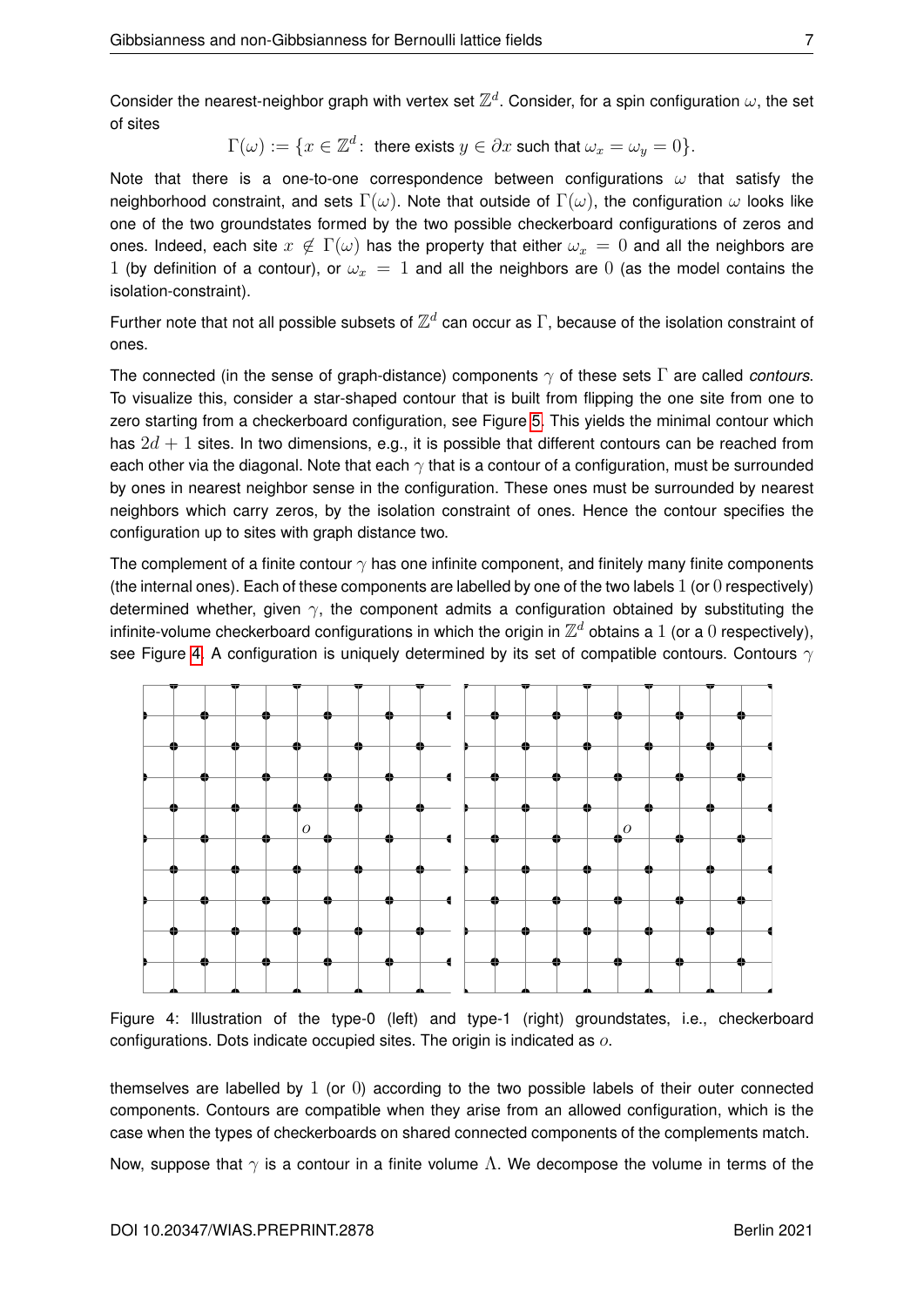

<span id="page-9-0"></span>Figure 5: Illustration of a minimal contour in blue containing the origin.

contour and the connected components of its complement

$$
\Lambda = \gamma \cup V_0 \cup_{i=1,\dots,k} V_i.
$$

Here  $V_0$  is the outer connected component of the complement of  $\gamma$  intersected with  $\Lambda$ . (Note that the intersection with  $\Lambda$  may produce several connected components, but this poses no difficulty.) The sets  $(V_i)_{i\geq 1}$  are the interior connected components of the complement of  $\gamma$ . We also write

$$
\overline{\gamma} = \gamma \cup_{i=1,\dots,k} V_i
$$

for the sites that are contained in the support of  $\gamma$  or surrounded by  $\gamma$ .

We now prove the statements [\(3.1\)](#page-7-1) and [\(3.2\)](#page-7-2) via a Peierls estimate. It suffices to treat the first case [\(3.1\)](#page-7-1), as the case [\(3.2\)](#page-7-2) is similar. We start with a union bound over contours surrounding the origin

$$
\nu_{B_L}(\omega_0=1)\leq \nu_{B_L}(\omega\colon \exists \gamma \text{ such that } \Gamma(\omega)\ni \gamma \text{ and } \overline{\gamma}\ni 0)\leq \sum_{\gamma\colon \overline{\gamma}\ni 0}\nu_{B_L}(\omega\colon \Gamma(\omega)\ni \gamma).
$$

With a slight abuse of notation, we here write  $\gamma \in \Gamma$  to indicate that  $\gamma$  is a contour in  $\Gamma$ .

The main point for the Peierls estimate in our non-flip invariant situation, which is formulated in the following lemma, will be the construction of compatible configurations after removal of contours. Let  $|\gamma|$  denote the number of vertices in  $\gamma$ .

<span id="page-9-1"></span>*Lemma* 3.1. There exists a Peierls constant  $\tau = \tau(p)$  with  $\lim_{p \uparrow 1} \tau(p) = \infty$ , such that for all  $\gamma$  we have that

$$
\nu_{B_L}(\omega: \Gamma(\omega) \ni \gamma) \leq e^{-\tau |\gamma|}.
$$

*Proof.* Define the activity of a contour  $\gamma \subset B_L$  to be the natural weight of the zeros prescribed by it in the Bernoulli measure, i.e.,

$$
\rho(\gamma) := (1 - p)^{|\gamma|}.
$$

For any configuration  $\omega_U$  in a finite volume U we write for its weight in the Bernoulli field

$$
R(\omega_U) := \prod_{x \in U} p^{\omega_x} (1 - p)^{1 - \omega_x}.
$$

In particular  $\rho(\gamma) = R(0_\gamma)$ , where we use the short-hand notation  $0_B$  to indicate the all-zero configuration in the volume  $B$ . Then, we may write

$$
\nu_{B_L}(\omega : \Gamma(\omega) \ni \gamma) = \frac{\rho(\gamma) Z_{V_0} \prod_{i=1}^k Z_{V_i}}{Z_{B_L}},
$$

DOI 10.20347/WIAS.PREPRINT.2878 Berlin 2021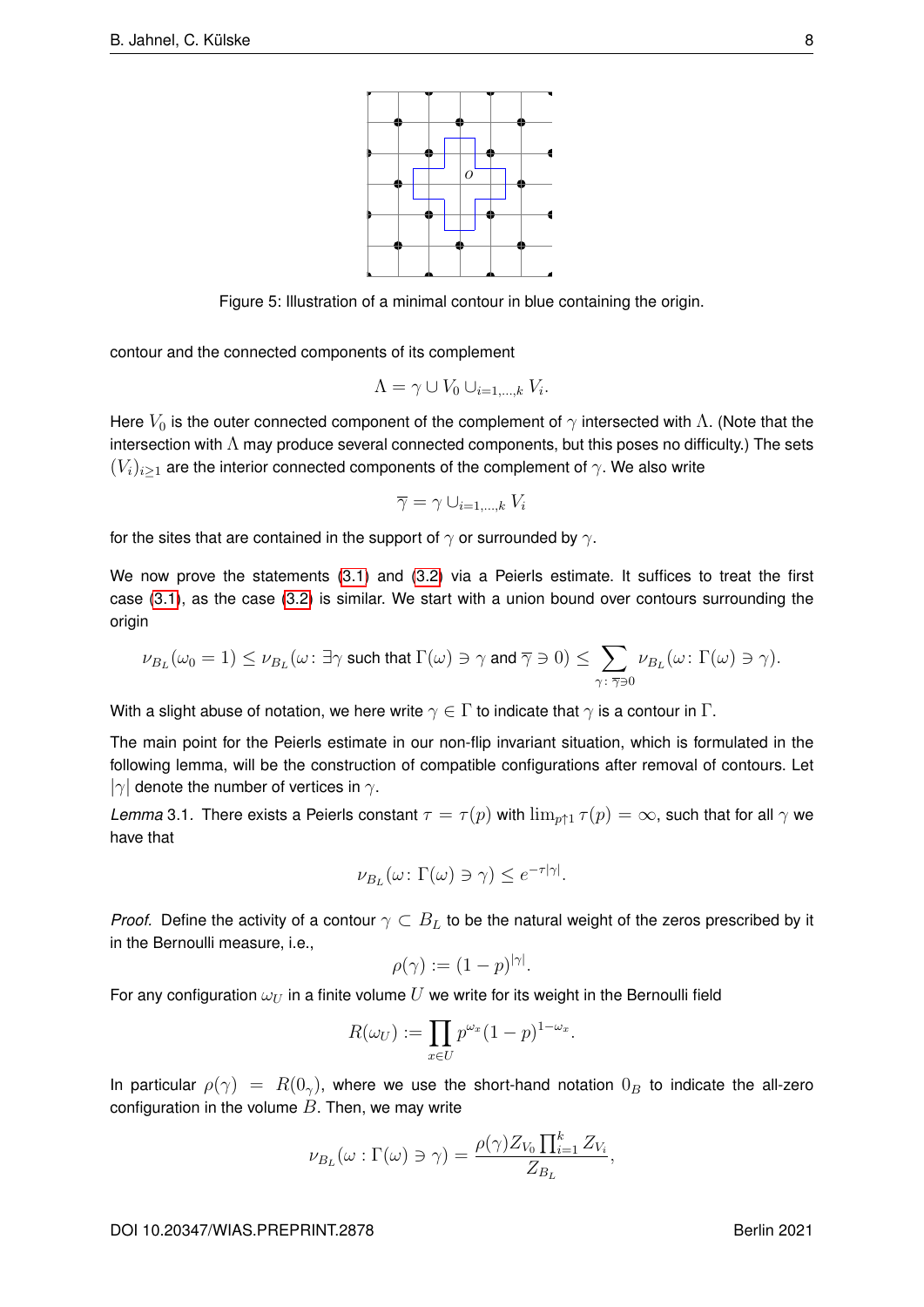where  $Z_{V_i}$ , for  $i=0,1,\ldots,k$  denotes the partition functions over all configurations in the volumes  $V_i$  which are compatible with  $\gamma$ , with the isolation constraint on the ones, with weights provided by the Bernoulli measure for all sites in  $V_i$ .

**Case 1.** Suppose that  $\gamma$  only contains interior connected components of type 0. This means that there is no typechange when going from the outside to the inside. Then we may remove  $\gamma$ , i.e., continue the checkerboard configuration outside of  $\gamma$  to where  $\gamma$  used to be. This means that we will assign to each  $\omega$  for which  $\Gamma(\omega)\ni\gamma$  the reference configuration  $(\omega_{\Lambda\setminus\gamma}\omega_\gamma^0)$  which appears in the partition function  $Z_\Lambda$  to lower bound the latter. Here  $\omega_\gamma^0$  denotes the type-0 checkerboard configuration on  $\gamma$ . It is important to note that this removal keeps all other contributions from exterior and interior components compatible. Hence, we immediately arrive at a lower bound

$$
Z_{B_L} \ge R(\omega_\gamma^0) Z_{V_0} \prod_{i=1}^k Z_{V_i}.
$$

We may write  $\rho(\gamma)=R(\omega_\gamma^0)((1-p)/p)^{N^{\mathsf{repl}}}$ , where  $N^{\mathsf{repl}}$  denotes the number of replacements of a zero by a one on the support of the contour. By definition of a contour each site in  $\gamma$  has a neighbor which is zero. Therefore it will replaced itself by a one, or a neighbor of it will be replaced by a one. Hence  $N^{\text{rep}} > |\gamma|/(2d+1)$ . Thus, we have the desired estimate

$$
\nu_{B_L}(\omega : \Gamma(\omega) \ni \gamma) \le ((1 - p)/p)^{|\gamma|/(2d+1)}.
$$

**Case 2.** Suppose now that  $\gamma$  additionally also contains interior volumes of type 1 (the bad type that does not agree with the boundary outside  $\Lambda$ ), which we will denote by  $W_j, \, j=1,\ldots,l.$  Writing  $V_i$ for the interior components of type-0, we have

$$
\nu_{B_L}(\omega : \Gamma(\omega) \ni \gamma) = \frac{\rho(\gamma) Z_{V_0} \prod_{i=l+1}^k Z_{V_i} \prod_{j=1}^l Z_{W_j}}{Z_{B_L}},
$$

where all partition functions are sums over compatible configurations in the respective connected components, such that the total configuration contains the contour  $\gamma$ .

The difficulty of this case is that the removal of  $\gamma$  does not immediately create compatible configurations. However, it does so after the shift of each of the internal volumes of wrong checkerboard subtypes  $W_j$  in one of the  $2d$  possible (positive or negative) lattice directions  $e$ . Let us explain the details now. Our comparison configuration will now be equal to the type-0 checkerboard on the following set  $\gamma_e$  which describes the appropriate modification of  $\gamma$ , obtained by shifts of the internal components,

<span id="page-10-0"></span>
$$
\gamma_e := \left(\gamma \setminus \bigcup_{j=1}^l (W_j + e)\right) \cup \bigcup_{j=1}^l W_j \setminus (W_j + e). \tag{3.3}
$$

Note that there is the volume preservation  $|\gamma_e|=|\gamma|$ . For each  $\omega$  for which  $\Gamma(\omega)\ni\gamma$ , the reference configuration will then be

<span id="page-10-1"></span>
$$
(\omega^0_{\gamma_e}, \omega_{\cup^k_{i=l+1}V_i}, (\theta_e \omega)_{\cup^l_{j=1}(W_j+e)}), \tag{3.4}
$$

where  $\theta_e$  represents the shift of the configuration by e. We see from the definition that  $\omega$  will not be modified on the external component and the internal components of good type. It will however be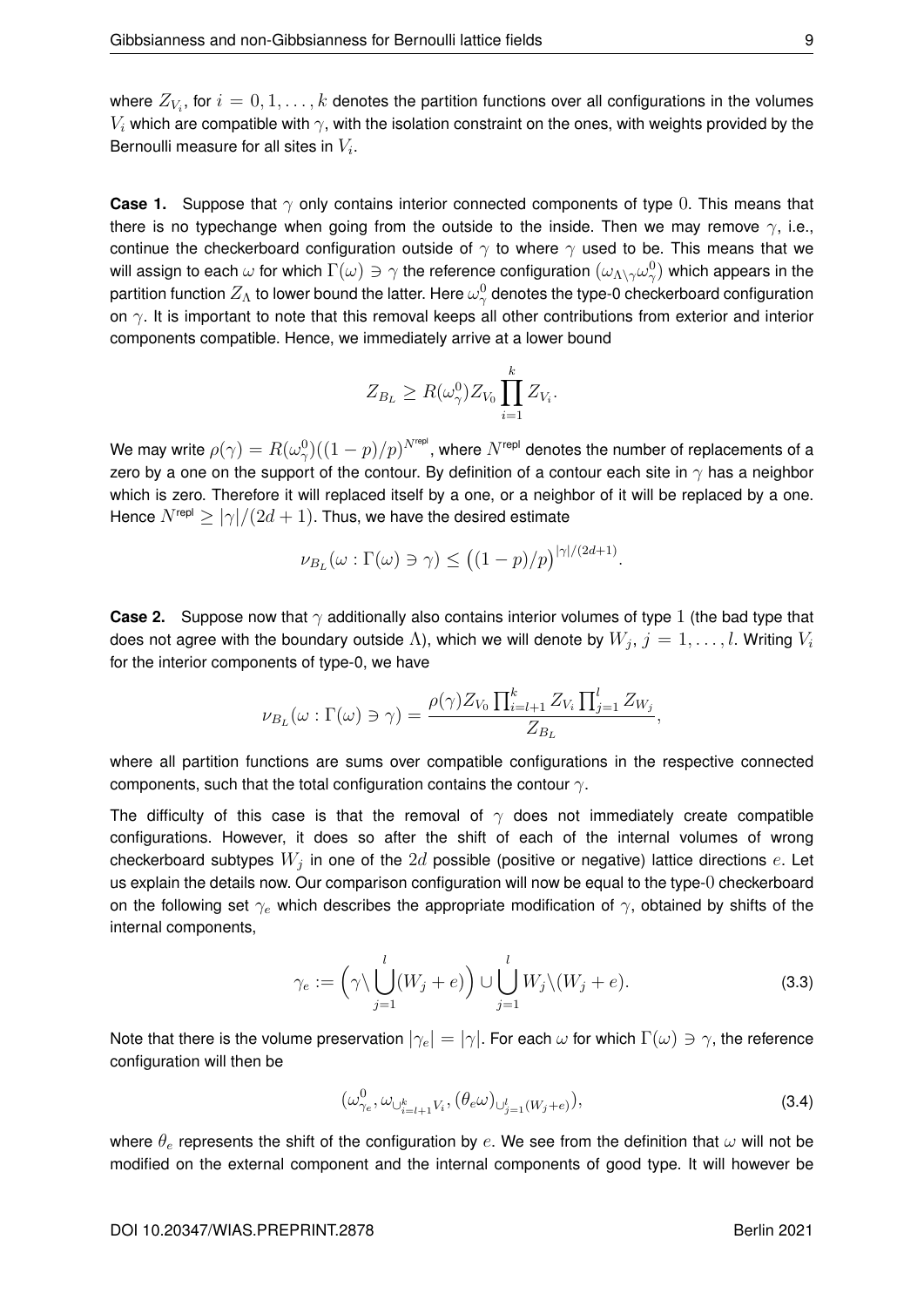shifted by  $e$  on the internal components of bad type, and it will be a checkerboard of good type on the modified contour  $\gamma_e$ . Note that this configuration really occurs in  $Z_\Lambda$  as it satisfies the isolation constraint on the ones. Hence it can be used to lower bound the partition function which gives us

$$
Z_{\Lambda} \geq R(\omega_{\gamma_e}^0) Z_{V_0} \prod_{i=l+1}^k Z_{V_i} \prod_{j=1}^l Z_{W_j},
$$

where we have used the shift invariance for the internal partition functions  $Z_{W_j}$  (those with the bad types).

<span id="page-11-0"></span>Now, the proof is finished once we show that there is a dimension-dependent constant  $c_d > 0$  such that

$$
\rho(\gamma) \le R(\omega_{\gamma_e}^0) \big( (1-p)/p \big)^{c_d |\gamma|}.
$$
\n(3.5)

We denote by  $S^0$  the occupied sites of  $\omega^0$  (the good checkerboard configuration).

The idea is to use the fact that any connected (in graph distance) subset of  $\mathbb{Z}^d$  hits at least a positive fraction of  $S^0$  to conclude the inequality

<span id="page-11-2"></span>
$$
|\gamma_e \cap S^0| \ge c_d |\gamma_e| = c_d |\gamma|.
$$
\n(3.6)

Then, the Inequality [\(3.5\)](#page-11-0) would follow immediately from that.

However, there is the small problem with that argument since, while  $\gamma$  by definition is connected (w.r.t. graph distance), the modified set  $\gamma_e$  may have obtained isolated sites, see Figure [6.](#page-11-1) This may

<span id="page-11-1"></span>

Figure 6: Illustration of a configuration with one contour  $\gamma$  (left in green), where the outside configuration is of type 0 and the inside configuration is of (bad) type 1. Moving the inside configuration by  $-e_1$  (middle) creates a (good) configuration also inside the contour  $\gamma_e$  as described in [\(3.3\)](#page-10-0) (middle in green), however the shift also creates isolated zeros. On the right, in the large connected component of  $\gamma_e$ , sites are indicated in dashed blue, which can be flipped from unoccupied to occupied, as in the configuration presented in [\(3.4\)](#page-10-1), and therefore create an energetically preferable configuration.

occur if the only neighbor of such a site is eaten up by a translated interior component. We will now explain that this is not a real problem as the number of those unwanted sites is too small to spoil our desired bound [\(3.6\)](#page-11-2).

Indeed, consider the case  $\mathbb{Z}^2$  and  $e=-e_1$  for visualization. Then, in each fixed row, the sets  $\gamma$  and  $\gamma_e$  contain the same number of sites. To each loss site (on the left) there corresponds a site in the set  $\bigcup_{k=1}^l W_l \backslash (W_l + e)$  (which is added to the contour) and which is not isolated but has a nearest neighbor in  $\gamma$ . From this it follows that  $\gamma_e$  still has a nearest-neighbor-connected component  $\tilde{\gamma}_e$  that is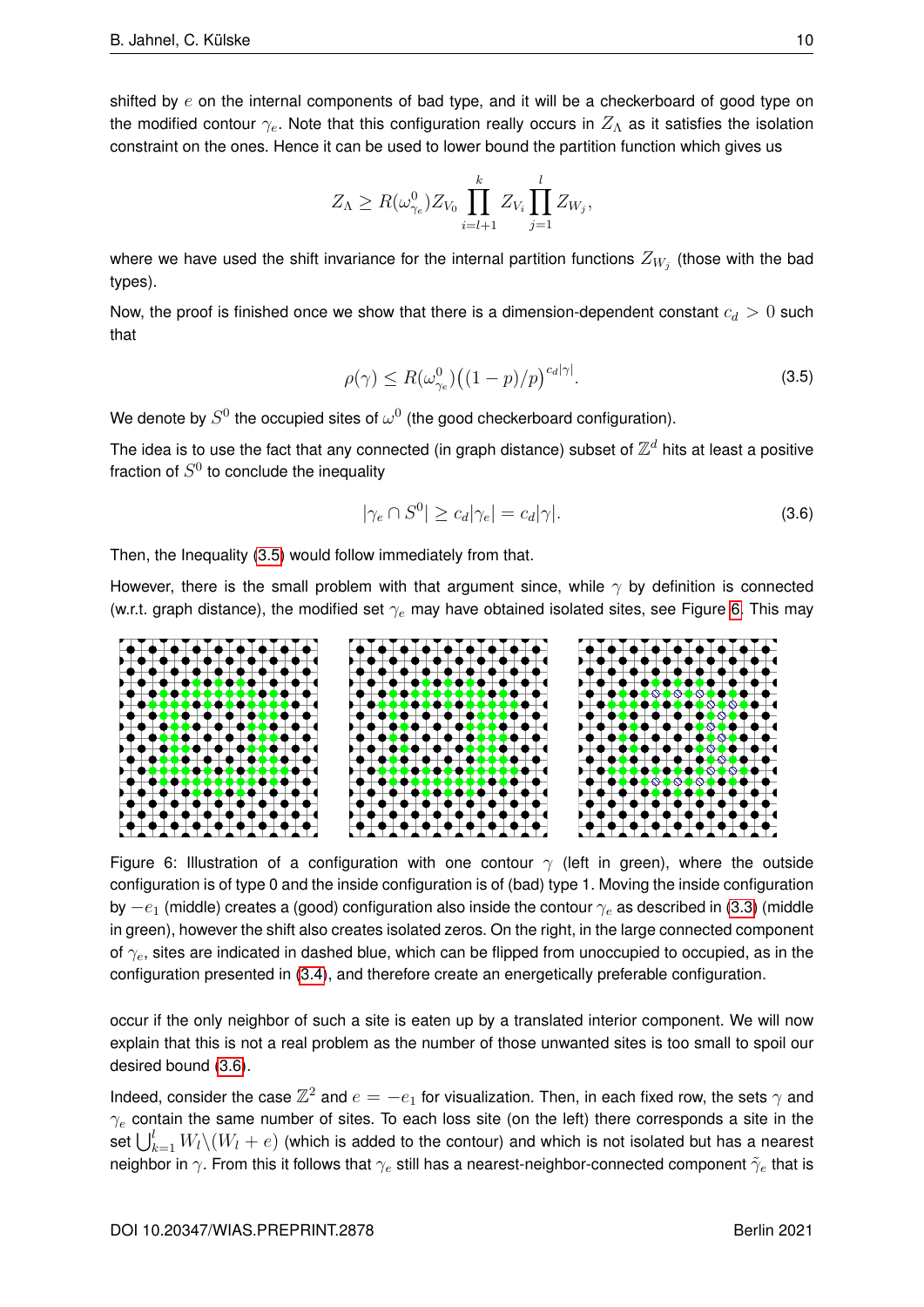at least of size  $|\gamma|/2$ . Now, already  $\tilde\gamma_e$  being connected, it hits a fraction (which we call  $\tilde c_d>0$ ) of  $S^0$ and we arrive at

$$
|\gamma_e \cap S^0| \ge |\tilde{\gamma}_e \cap S^0| \ge \tilde{c}_d |\tilde{\gamma}_e| \ge c_d |\gamma|,\tag{3.7}
$$

where  $c_d = \tilde{c}_d/2$ . Note that we may regard  $\tilde{\gamma}_e$ , as obtained in this process, as a contour, and its removal in the line of Case 1.

This proves the claim in the general form and hence proves the Peierls estimate.

## <span id="page-12-0"></span>3.1.2 Non-removable discontinuities for  $\mu_p'$  via the relation to Bernoulli fields conditioned on **isolation**

*Proof of Theorem [2.1.](#page-5-0)* Suppose that  $\gamma'$  is a any specification for  $\mu'_p$ . Consider a square  $Q$  of sidelength 3 around the origin. It will play the role of an observation window. Recall that we write  $\omega'$ for the second-layer variables, and we write  $\omega$  for the first-layer variables. We will draw the assumption that

$$
\omega'_{Q^c} \mapsto \gamma_Q'(\mathrm{d}\omega'_Q|\omega'_{Q^c})
$$

is continuous at  $\omega'_{Q^c}=0'_{Q^c}$  to a contradiction, by exhibiting a finite jump size. We use the notation  $1_B^{\prime}$  for the all-one configuration in the volume  $B.$  A single-site observation window would not show the phenomenon, as a conditioning  $0'_{0^c}$  for the model conditional on non-isolation forces the origin to be  $0'$  due to the non-isolation constraint.

For the purpose of showing the persistence of jumps on  $Q$ , we consider the loophole volumes  $B_L$  and  $B_L + e$  as above, and choose for each  $L$  cubes  $C_L$  that contain both  $B_L$  and  $B_L + e$  with a layer of sufficiently large finite thickness. Thickness two will do.

In the first step, we consider conditional probabilities of the second-layer measure  $\mu'_p = T \mu_p$  of the form

$$
\mu'_p(\omega'_Q|\omega'_{C_L\setminus Q}).
$$

We want to show that they are essentially discontinuous at the empty conditioning, so they cannot come from a quasilocal specification  $\gamma'$ . The latter argument will be discussed below in the second step, let us now discuss how to obtain the essential discontinuity. There is a slightly tricky part, as we need to go to higher volumes than single-sites, and need to take care of the constraints very carefully. In order to do consider

$$
\mu'_p(\omega'_Q|0'_{B_L\backslash Q}1'_{C_L\backslash B_L})
$$

where  $\omega'_{Q} \in \{0,1\}^{Q}$ .

It is useful to compare with the empty configuration on the second layer

$$
\frac{\mu_p'(\omega_Q'|0'_{B_L\backslash Q}1'_{C_L\backslash B_L})}{\mu_p'(0'_Q|0'_{B_L\backslash Q}1'_{C_L\backslash B_L})} = \frac{\mu_p'(\omega_Q'0'_{B_L\backslash Q}1'_{C_L\backslash B_L})}{\mu_p'(0'_Q0'_{B_L\backslash Q}1'_{C_L\backslash B_L})}.
$$

The denominators never vanish, as the configuration that appears in the denominator on the right-hand side obeys the non-isolation constraint.

Given the boundary condition  $0'_{B_L\setminus Q}$ , the non-isolation constraint on the second layer limits the configurations to non-isolated configurations on the cube  $Q$  in order to have a non-zero measure.

 $\Box$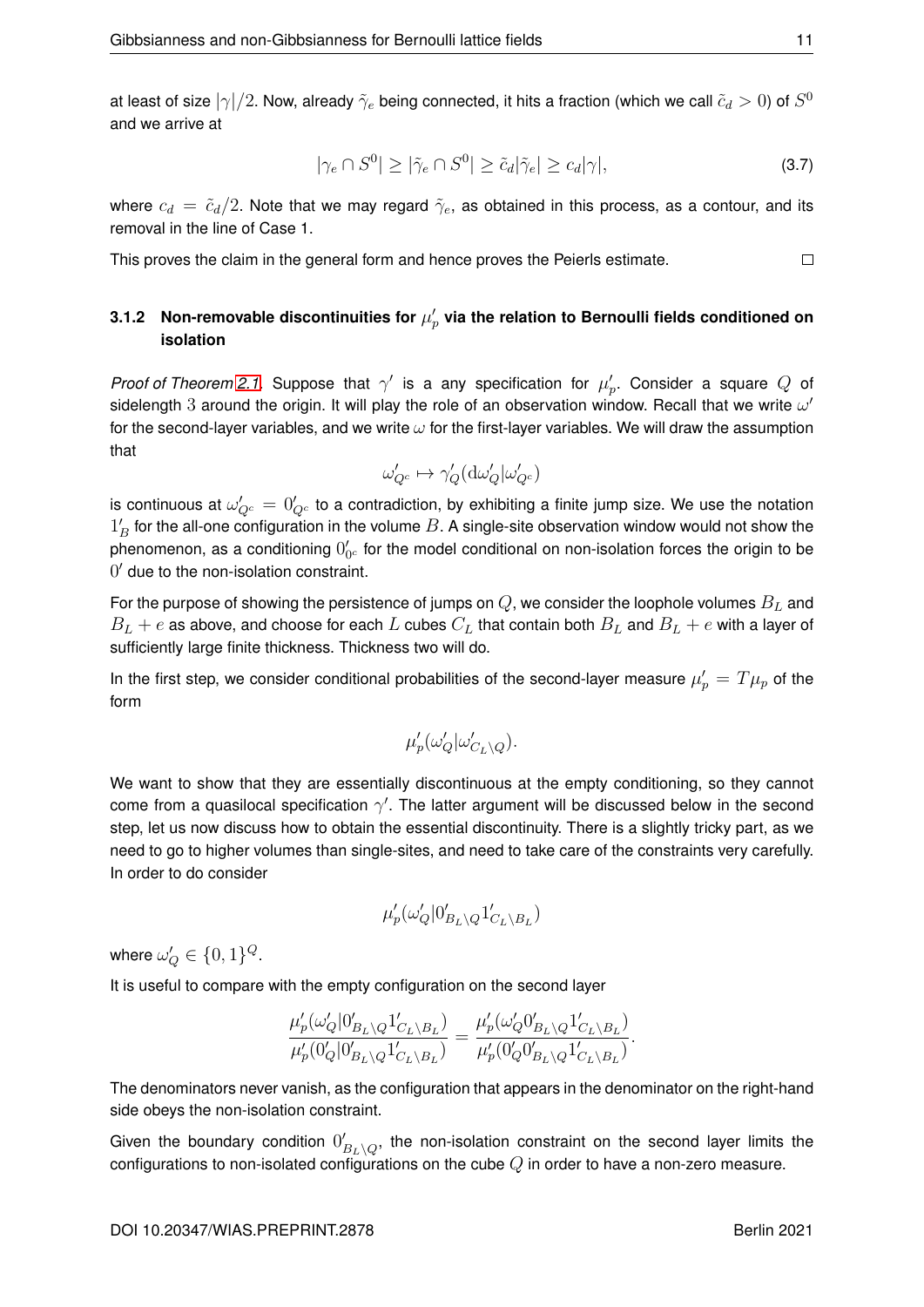We will take as a useful local pattern on  $Q$ , the following second-layer reference configuration, which is most easily visualized in two dimensions where it looks as follows

$$
\omega_Q^{\prime *} = \begin{array}{ccc} 0 & 1 & 0 \\ 1 & 1 & 1 \\ 0 & 1 & 0 \end{array}.
$$

It is clearly compatible with the second-layer constraint as  $\omega_Q'^*0_Q'_{Q^c}$  contains no isolated ones. In general dimensions  $d$  we choose it analogously, namely as the checkerboard groundstate of type-0 but with an additional  $1$  at the origin, i.e.,

<span id="page-13-0"></span>
$$
(\omega_Q^{\prime*})_i = \begin{cases} \omega_i^0 & i \in Q \backslash 0 \\ 1 & i = 0. \end{cases} \tag{3.8}
$$

We have the following useful observation. Given  $\omega_Q'^*$ , the underlying Bernoulli-field configuration  $\omega_Q$ from which it appears as  $T$ -image, must take the same values on  $Q$ , independently of  $\omega'_{Q^c}.$ 

To understand the following steps it will be helpful to make a notational distinction and write  $\omega_Q^*=\omega_Q'^*$ when we refer to the same configuration as a *first-layer* configuration. With this we have

$$
\frac{\mu'_p(\omega'^*_{Q}0'_{B_L\backslash Q}1'_{C_L\backslash B_L})}{\mu'_p(0'_{Q}0'_{B_L\backslash Q}1'_{C_L\backslash B_L})} = \frac{\mu_{p,C_L}(T\sigma_{C_L} = \omega'^*_{Q}0'_{B_L\backslash Q}1'_{C_L\backslash B_L})}{\mu_{p,C_L}(T\sigma_{C_L} = 0'_{Q}0'_{B_L\backslash Q}1'_{C_L\backslash B_L})}.
$$

Next, we are aiming for a reformulation that involves only quantities of the first-layer model with isolation constraint in the *whole volume*  $B_L$  including  $Q$ . For this we perform some manipulations. We split the numerator as follows,

$$
\mu_{p,C_L}(T\sigma_{C_L}=\omega_{Q}^{\prime*}0'_{B_L\setminus Q}1'_{C_L\setminus B_L})=\mu_{p,Q}(\omega_{Q}^*)\mu_{p,C_L\setminus Q}\Big(T(\omega_{Q}^*,\sigma_{C_L\setminus Q})\big|_{C_L\setminus Q}=0'_{B_L\setminus Q}1'_{C_L\setminus B_L}\Big).
$$

Now, we change the middle site on  $Q$  on the right-hand side from 1 to 0 to obtain a first-layer configuration that obeys the isolation constraint on  $Q$ . For this, we first write the simple identity

$$
\mu_{p,C_L}(\omega_Q^*) = \frac{p}{1-p} \mu_{p,C_L}(\omega_Q^0).
$$

It is important to note that we may also replace

$$
T_{C_L}(\omega_Q^*, \sigma_{C_L \setminus Q})\big|_{C_L \setminus Q} = T_{C_L}(\omega_Q^0, \sigma_{C_L \setminus Q})\big|_{C_L \setminus Q},
$$

which is possible as the middle site of  $Q$  has no influence on the values of the restriction of  $T_{C_L}(\omega_Q^0,\sigma_{C_L\setminus Q})$  to  $Q^c.$  So we arrive at

$$
\mu_{p,C_L}(T\sigma_{C_L}=\omega_0'^*0'_{B_L\setminus Q}1'_{C_L\setminus B_L})=\frac{p}{1-p}\mu_{p,C_L}(\sigma_Q=\omega_Q^0,T_{C_L}(\omega_Q^0,\sigma_{C_L\setminus Q})\big|_{C_L\setminus Q}=0'_{B_L\setminus Q}1'_{C_L\setminus B_L}).
$$

Now we have achieved our goal, as we may recognize that

$$
\frac{\mu_{p,C_L}(\sigma_Q = \omega_Q^0, T_{C_L}(\omega_Q^0, \sigma_{C_L \setminus Q})\big|_{C_L \setminus Q} = 0'_{B_L \setminus Q} 1'_{C_L \setminus B_L})}{\mu_{p,C_L}(T\sigma_{C_L} = 0'_Q 0'_{B_L \setminus Q} 1'_{C_L \setminus B_L})} = \nu_{B_L}(\sigma_Q = \omega_Q^0),
$$

with the conditional first-layer measure  $\nu_{B_L}$  that is conditioned on isolation, in the whole volume  $B_L$ , as defined in the beginning of Section [3.1.1.](#page-6-1) Indeed, the denominator on the l.h.s. is the partition function of the conditional measure, up to the terms on  $C_L\backslash B_L$  on which the first-layer configuration is frozen, and which cancel against those in the numerator. In particular there is no  $C_L$ -dependence. We have thus proved the following *unfixing lemma.*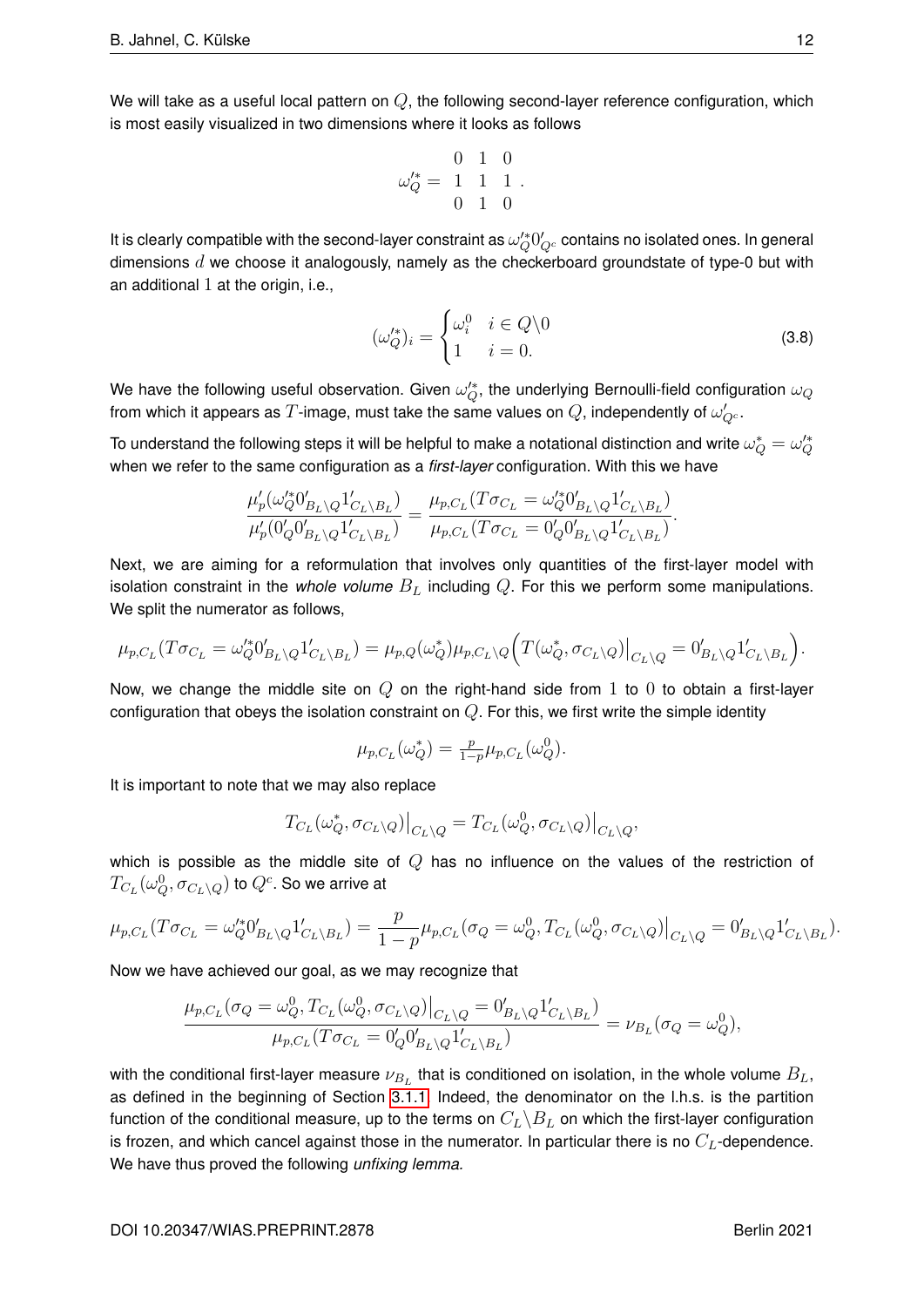<span id="page-14-0"></span>*Lemma* 3.2*.* The second-layer conditional probabilities and the first-layer model under the nonisolation constraint satisfy the following relation

$$
\frac{\mu_p'(\sigma_Q'=\omega_Q'^*|0'_{B_L\backslash Q}1'_{C_L\backslash B_L})}{\mu_p'(\sigma_Q'=0'_Q|0'_{B_L\backslash Q}1'_{C_L\backslash B_L})}=\frac{p}{1-p}\nu_{B_L}(\sigma_Q=\omega_Q^0),
$$

where  $\omega_Q^0$  denotes the checkerboard groundstate and  $\omega_Q'^*$  is defined in [\(3.8\)](#page-13-0). The same relation holds for the shifted volume  $B_L + e$ .

Note that this representation is particularly nice, as we are reduced to the discussion of the first-layer model in the full volume  $B_L$  (and not a volume reduced by  $Q$ ) where we have the Peierls estimate to our disposition. In particular, by the Peierls estimate we have that

$$
\nu_{B_L}(\sigma_Q = \omega_Q^0) \ge 1 - \sum_{j \in Q} \mu_{B_L}(\sigma_j \neq \omega_j^0) \ge 1 - |Q|\epsilon(p),
$$

while

$$
\nu_{B_L+e}(\sigma_Q = \omega_Q^0) \le \epsilon(p).
$$

In the final step, we bring the arbitrarily chosen specification  $\gamma'$  into play, with the aim to show that it must inherit a discontinuity at the empty configuration, too. For any pattern  $\omega_\mathbb{O}'$  in the observation window  $Q$ , we bound the infimum over perturbations of the empty configuration outside the volume  $\Delta_L := B_L \cap B_{L+e}$  via

$$
\mu'_p(\omega'_Q|0'_{B_L\setminus Q}1'_{C_L\setminus B_L}) = \int \gamma'_Q(\omega'_Q|0'_{B_L\setminus Q}1'_{C_L\setminus B_L}\tilde{\omega}'_{C_L^c}) \ \mu'_p(\mathrm{d}\tilde{\omega}'_{C_L^c}|\omega'_{C_L\setminus Q} = 0'_{B_L\setminus Q}1'_{C_L\setminus B_L})
$$
  

$$
\geq \inf_{\omega'_{\Delta_L^c}} \gamma'_Q(\omega'_Q|0'_{\Delta_L\setminus Q}\omega'_{\Delta_L^c}) =: a_L(\omega'_Q).
$$

Similar arguments give that

$$
\begin{split} \mu_p'(\omega'_Q|0'_{B_L+e\backslash Q}1'_{C_L\backslash B_L+e}) &\ge a_L(\omega'_Q) \\ \mu_p'(\omega'_Q|0'_{B_L\backslash Q}1'_{C_L\backslash B_L}) &\le \sup_{\omega'_{\Delta_L^c}}\gamma_Q(\omega'_Q|0'_{\Delta_L\backslash Q}\omega'_{\Delta_L^c}) =: b_L(\omega'_Q) \\ \mu_p'(\omega'_Q|0'_{B_L+e\backslash Q}1'_{C_L\backslash B_L+e}) &\le b_L(\omega'_Q). \end{split}
$$

Now consider specifically the patterns  $0_Q'$  and  $\omega_Q'^*$  and note that

<span id="page-14-1"></span>
$$
\frac{p}{1-p}\nu_{B_L}(\sigma_Q = \omega_Q^0) = \frac{\mu_p'(\omega_Q'^*|0'_{B_L \setminus Q} 1'_{C_L \setminus B_L})}{\mu_p'(0'_Q|0'_{B_L \setminus Q} 1'_{C_L \setminus B_L})} \le \frac{b_L(\omega_Q'^*)}{a_L(0_Q)}\tag{3.9}
$$

<span id="page-14-2"></span>and

$$
\frac{p}{1-p}\nu_{B_L+e}(\sigma_Q = \omega_Q^0) = \frac{\mu_p'(\omega_Q'^*|0'_{B_L+e\backslash Q}1'_{C_L\backslash B_L+e})}{\mu_p'(0'_Q|0'_{B_L+e\backslash Q}1'_{C_L\backslash B_L+e})} \ge \frac{a_L(\omega_Q'^*)}{b_L(0_Q)},
$$
\n(3.10)

and remark that the denominators are uniformly bounded against zero.

Now, by the Peierls estimate presented in Lemma [3.1](#page-9-1) in previous section, we have lower bounds on the left-hand side of [\(3.9\)](#page-14-1) and upper bounds on the left-hand side of [\(3.10\)](#page-14-2). These contradict the continuity assumption on the specification  $\gamma'$ , i.e., that the right-hand sides have the same limit as  $L \uparrow \infty$ .

This proves the discontinuity of the specification kernel  $\gamma_Q'$  for any arbitrary specification  $\gamma'$ , at the fully empty configuration.  $\Box$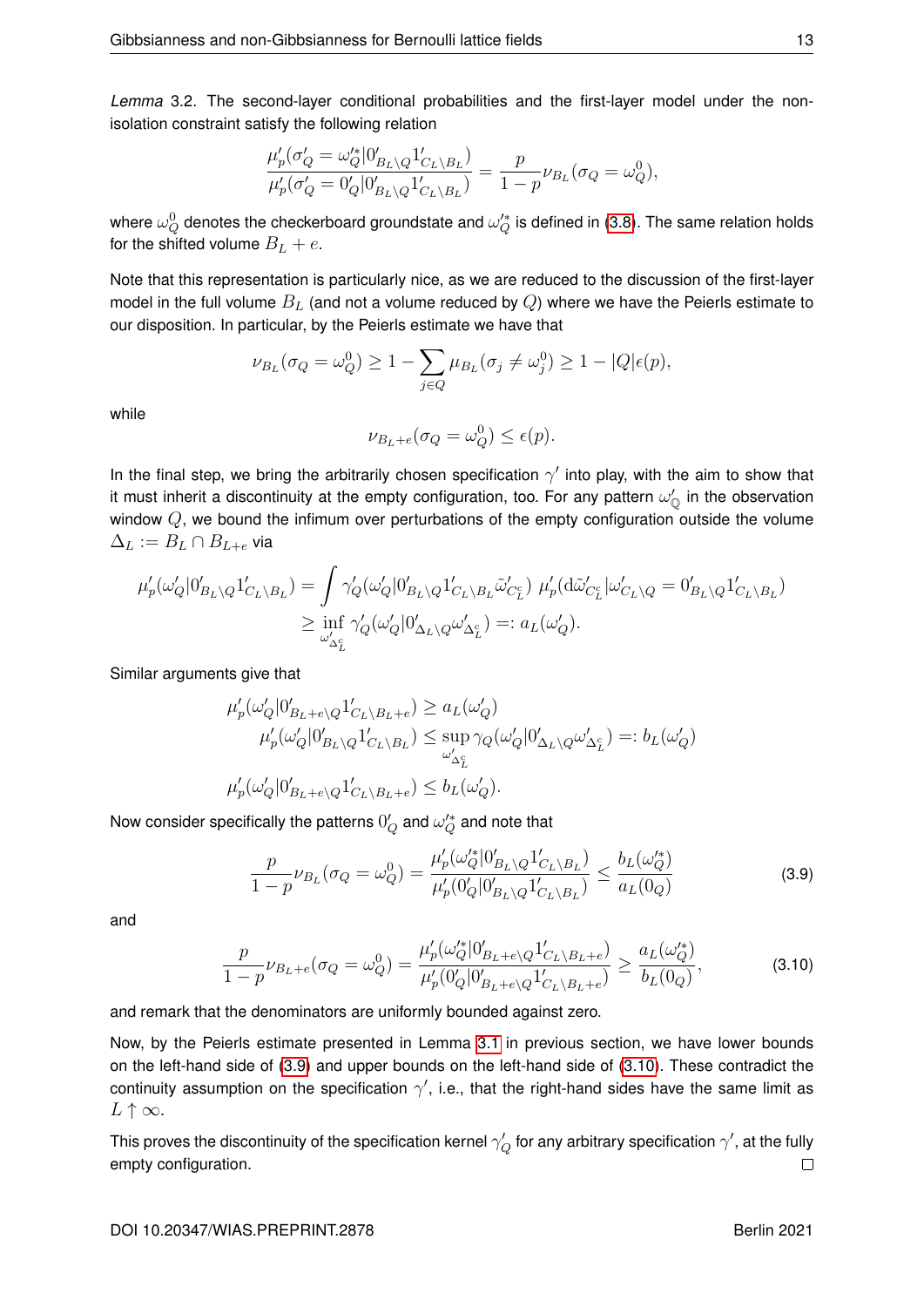### **3.2 Proof of Theorem [2.2:](#page-5-1) Gibbsianness**

In this section, we construct a continuous specification  $\gamma'$  for  $\mu'_p$  for small  $p$ . The main ingredient is an application of the Dobrushin-uniqueness bound and the backward-martingale theorem. In the first step, we construct the conditional probabilities in finite volumes.

For this we use the following notation. For  $\Lambda\subset\Z^d$  we denote by  $\Lambda^c:=\Z^d\setminus\Lambda$  its *complement* and by  $\partial_-\Lambda:=\{x\in\Lambda\colon$  there exists  $y\in\Lambda^c$  with  $y\sim_{\Z^d}x\}$  its *interior boundary*. The set  $\Lambda^o:=\Lambda\setminus\partial_-\Lambda$ denotes the *interior* and  $\bar\Lambda:=((\Lambda^c)^o)^c$  the *extension* of  $\Lambda$ . Moreover,  $\partial_+\Lambda:=\bar\Lambda\setminus\Lambda$  then denotes the *outer boundary* of Λ.

### **3.2.1 The specification**

Let us consider, for any (large) finite volume  $\Delta\Subset\Z^d$ , conditional probabilities of  $\mu'_p$  inside  $\Delta$  also given a (first-layer) boundary condition  $\omega$  outside  $\Delta$ . More precisely, let  $\Lambda\subset\Delta,$   $\omega'=\omega'_\Lambda\omega'_{\Delta\setminus\Lambda}\omega'_{\Delta^c}\in$  $\Omega'$  and let  $\omega$  be such that  $\omega_{\Delta^c}\in T^{-1}(\omega'_{(\Delta^o)^c})$ , then

<span id="page-15-2"></span>
$$
\gamma'_{\omega_{\Delta^c,\Lambda}}(\omega'_{\Lambda}|\omega'_{\Delta\setminus\Lambda}) := \frac{\sum_{\tilde{\omega}_{\Delta}}\mu_p(\tilde{\omega}_{\Delta})\mathbb{1}\{T_{\Delta}(\tilde{\omega}_{\Delta}\omega_{\Delta^c}) = \omega'_{\Delta}\}}{\sum_{\tilde{\omega}_{\Delta\setminus\Lambda^o}}\mu_p(\tilde{\omega}_{\Delta\setminus\Lambda^o})\mathbb{1}\{T_{\Delta\setminus\Lambda}(\tilde{\omega}_{\Delta\setminus\Lambda^o}\omega_{\Delta^c}) = \omega'_{\Delta\setminus\Lambda}\}}\n= \frac{\sum_{\tilde{\omega}_{\Delta\setminus\Lambda^o}}\mu_p(\tilde{\omega}_{\Delta\setminus\Lambda^o})\mathbb{1}\{T_{\Delta\setminus\Lambda}(\tilde{\omega}_{\Delta\setminus\Lambda^o}\omega_{\Delta^c}) = \omega'_{\Delta\setminus\Lambda}\}}{\sum_{\tilde{\omega}_{\Delta\setminus\Lambda^o}}\mu_p(\tilde{\omega}_{\Delta\setminus\Lambda^o})\mathbb{1}\{T_{\Delta\setminus\Lambda}(\tilde{\omega}_{\Delta\setminus\Lambda^o}\omega_{\Delta^c}) = \omega'_{\Delta\setminus\Lambda}\}}\n= \frac{\sum_{\tilde{\omega}_{\Delta\setminus\Lambda^o}}\mu_p(\tilde{\omega}_{\Delta\setminus\Lambda^o})\mathbb{1}\{T_{\Delta\setminus\Lambda}(\tilde{\omega}_{\Delta\setminus\Lambda^o}\omega_{\Delta^c}) = \omega'_{\Delta\setminus\Lambda}\}}{\sum_{\tilde{\omega}_{\Delta\setminus\Lambda^o}}\mu_p(\tilde{\omega}_{\Delta\setminus\Lambda^o})\mathbb{1}\{T_{\Delta\setminus\Lambda}(\tilde{\omega}_{\Delta\setminus\Lambda^o}\omega_{\Delta^c}) = \omega'_{\Delta\setminus\Lambda}\}\int_{\omega'_\Lambda}(\tilde{\omega}_{\partial-\Lambda\cup\partial+\Lambda})}\n= \frac{\sum_{\tilde{\omega}_{\Delta\setminus\Lambda^o}}\mu_p(\tilde{\omega}_{\Delta\setminus\Lambda^o})\mathbb{1}\{T_{\Delta\setminus\Lambda}(\tilde{\omega}_{\Delta\setminus\Lambda^o}\omega_{\Delta^c}) = \omega'_{\Delta\setminus\Lambda}\}}{\sum_{\tilde{\omega}_{\Delta\setminus\Lambda^o}}\mu_p(\tilde{\omega}_{\Delta\setminus\Lambda^o})\mathbb{1}\{T_{\Delta\setminus\Lambda}(\tilde{\omega}_{\Delta\setminus\Lambda^o}\
$$

where we wrote  $T_{\Lambda}(\omega)$  instead of  $(T(\omega))_{\Lambda}$  and

<span id="page-15-0"></span>
$$
f_{\omega'_{\Lambda}}(\omega_{\partial_{-\Lambda}\cup\partial_{+\Lambda}}):=\sum_{\tilde{\omega}_{\Lambda^o}}\mu_p(\tilde{\omega}_{\Lambda^o})1\!\!1\{T_{\Lambda}(\tilde{\omega}_{\Lambda^o}\omega_{\partial_{-\Lambda}\cup\partial_{+\Lambda}})=\omega'_{\Lambda}\}
$$

is a local function. We have the following consistency result.

<span id="page-15-1"></span>*Lemma* 3.3. Assume that, given  $\Lambda\Subset\mathbb{Z}^d$  and  $\omega'\in\Omega'$ ,  $\lim_{\Delta\uparrow\mathbb{Z}^d}\gamma'_{\omega_{\Delta^c},\Delta}(\omega'_\Lambda|\omega'_{\Delta\setminus\Lambda})=:\gamma'_\Lambda(\omega'_\Lambda|\omega'_{\Lambda^c})$ exists and is independent of  $\omega_{\Delta^c}\in T^{-1}(\omega'_{(\Delta^o)^c}).$  Then,  $\gamma'$  is a specification for  $\mu_p'.$ 

*Proof.* First note that for any  $\omega' \in \Omega'$  we can estimate,

$$
\left|\mu_p'(\omega_\Lambda'|\omega_{\Delta\setminus\Lambda}') - \gamma_\Lambda'(\omega_\Lambda'|\omega_{\Lambda^c}')\right| \le \sup_{\omega_{\partial_+\Delta}} \left|\gamma_{\omega_{\partial_+\Delta},\Delta}'(\omega_\Lambda'|\omega_{\Delta\setminus\Lambda}') - \gamma_\Lambda'(\omega_\Lambda'|\omega_{\Lambda^c}')\right|,\tag{3.12}
$$

where the supremum is taken over suitable boundary configurations compatible with  $\omega'$ , since  $\mu'_p(\omega'_\Lambda|\omega'_{\Delta\setminus\Lambda})$  can be written as an integral with respect to  $\gamma'_{\cdot,\Delta}(\omega'_\Lambda|\omega'_{\Delta\setminus\Lambda})$ . In particular, under our assumptions, the right-hand side of Equation [3.12](#page-15-0) tends to zero as  $\Delta$  tends to  $\mathbb{Z}^d$ .

Now, consider a cofinal sequence  $\Delta_n \;\uparrow\; \Lambda^c$  and let  $(\mathcal F'_{\Delta_n})_{n\in\mathbb N}$  denote the canonical filtration on  $\Omega'$ . Note that the sequence of random variables  $\mu'_p(\omega'_\Lambda|\mathcal{F}_{\Delta_n}^{'})$  that are  $\mu'_p$ -almost surely defined as  $\mu'_p(\omega'_\Lambda|\mathcal F'_{\Delta_n})(\omega')=\mu'_p(\omega'_\Lambda|\omega'_{\Delta_n\setminus\Lambda})$ , is a uniformly-integrable martingale adapted to  $(\mathcal F'_{\Delta_n})_{n\in\mathbb N}$ . Since  $\sigma\left(\bigcup_n \mathcal F'_{\Delta_n}\right)=\mathcal F'_{\Lambda^c}$ , by Lévy's zero-one law,  $(\mu_p'(\omega'_\Lambda|\mathcal F'_{\Delta_n}))_{n\in\mathbb N}$  converges  $\mu_p'$ -almost surely and in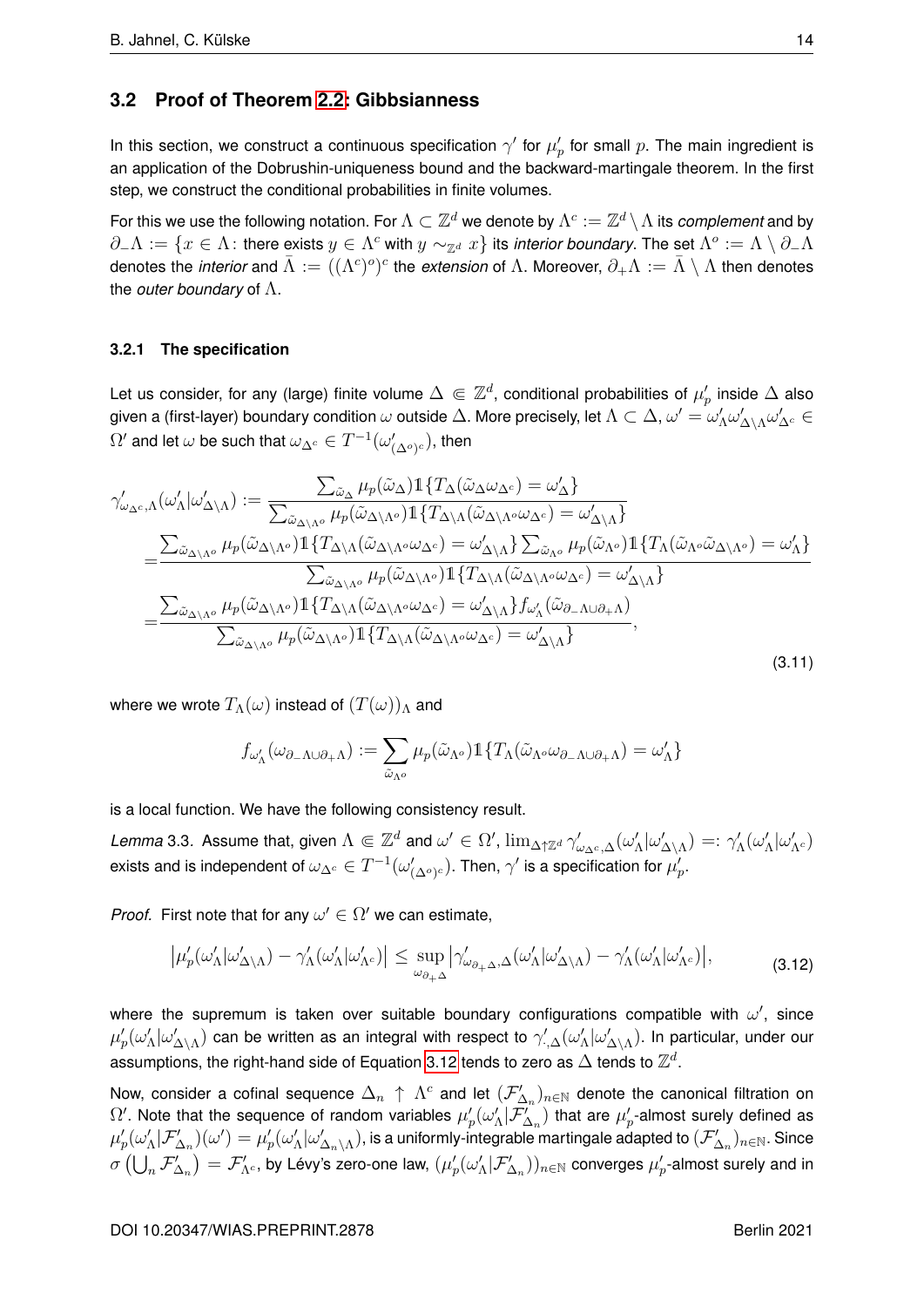$L^1$  towards  $\mu_p'(\omega_\Lambda'|\mathcal F_{\Lambda^c}')$  as  $n$  tends to infinity. But this implies that for any  $\tilde\omega_\Lambda'$ , we can pick  $n$  sufficiently large such that

$$
\begin{aligned} &\int \mu'_p(\omega')|\mu'_p(\tilde{\omega}'_\Lambda|\omega'_{\Lambda^c})-\gamma'_\Lambda(\tilde{\omega}'_\Lambda|\omega'_{\Lambda^c})|\\ &\leq \int \mu'_p(\omega')|\mu'_p(\tilde{\omega}'_\Lambda|\omega'_{\Lambda^c})-\mu'_p(\tilde{\omega}'_\Lambda|\omega'_{\Delta_n\backslash\Lambda})|+\int \mu'_p(\omega')|\mu'_p(\tilde{\omega}'_\Lambda|\omega'_{\Delta_n\backslash\Lambda})-\gamma'_\Lambda(\tilde{\omega}'_\Lambda|\omega'_{\Lambda^c})|<\varepsilon,\end{aligned}
$$

where we used Lévy's zero-one law in the first summand and the bound [\(3.12\)](#page-15-0) in the second summand on the right-hand side. But this implies that  $\int \mu'_p(\omega'_{\Lambda^c})\gamma'_\Lambda(\tilde\omega'_\Lambda|\omega'_{\Lambda^c})\ =\ \mu'_p(\tilde\omega'_\Lambda)$  and hence  $\gamma'$  is a specification for  $\mu_p'$ .  $\Box$ 

#### **3.2.2 Transformations into first-layer constraint models**

<span id="page-16-1"></span>In order to establish the conditions of Lemma [3.3](#page-15-1) for sufficiently small  $p$ , we employ the Dobrushin uniqueness theorem for the first-layer constraint model as defined in [\(3.13\)](#page-16-0). For this, first note that we can uniquely identify  $\omega'$  with the subset of its occupied sites in  $\mathbb{Z}^d$  and with some notational abuse  $\bar{\omega}'\subset\mathbb{Z}^d$  of  $\omega'$  is a *fixed area* in the sense that, under  $T,$  there is no choice for the Bernoulli field in how to realize  $\omega'$ . Recall that  $\omega'$  consist of clusters of size at least two and  $\bar{\omega}'$  then consists of clusters of size at least two surrounded by unoccupied sites, see Figure [7](#page-16-1) for an illustration.



Figure 7: Illustration of the fixed area (black and white dots) based on a thinned configuration (black dots). The thinned configuration is surrounded by unoccupied sites (white dots).

<span id="page-16-0"></span>In view of this, we introduce the following specification associated to the *first-layer constraint model* on Ω

$$
\gamma_{\Delta}^{S}(\omega_{\Delta}|\omega_{\Delta^c}) := \frac{\mu_p(\omega_{\Delta \cap S}) \mathbb{1}\{\omega_{\Delta \cap S} \omega_{\Delta^c \cap S} \text{ is } T \text{-feasible on } \Delta \cap S\}}{\sum_{\tilde{\omega}_{\Delta \cap S}} \mu_p(\tilde{\omega}_{\Delta \cap S}) \mathbb{1}\{\tilde{\omega}_{\Delta \cap S} \omega_{\Delta^c \cap S} \text{ is } T \text{-feasible on } \Delta \cap S\}}.
$$
(3.13)

Here,  $S\subset\Z^d$  is an *unfixed area* that is arbitrary at this stage,  $\Delta\Subset\Z^d$  and any configuration  $\omega\in\Omega$ is called T-feasible on a set  $\Delta \cap S$  if all occupied sites of  $\omega$  in  $\Delta \cap S$  have no neighboring occupied sites in  $\bar{\Delta} \cap S$ . In particular, with this definition,

$$
\gamma_{\omega_{\Delta^c},\Lambda}'(\omega_\Lambda'|\omega_{\Delta\backslash\Lambda}')=\gamma_\Delta^S(f_{\omega_\Lambda'}|\omega_{\Delta^c})
$$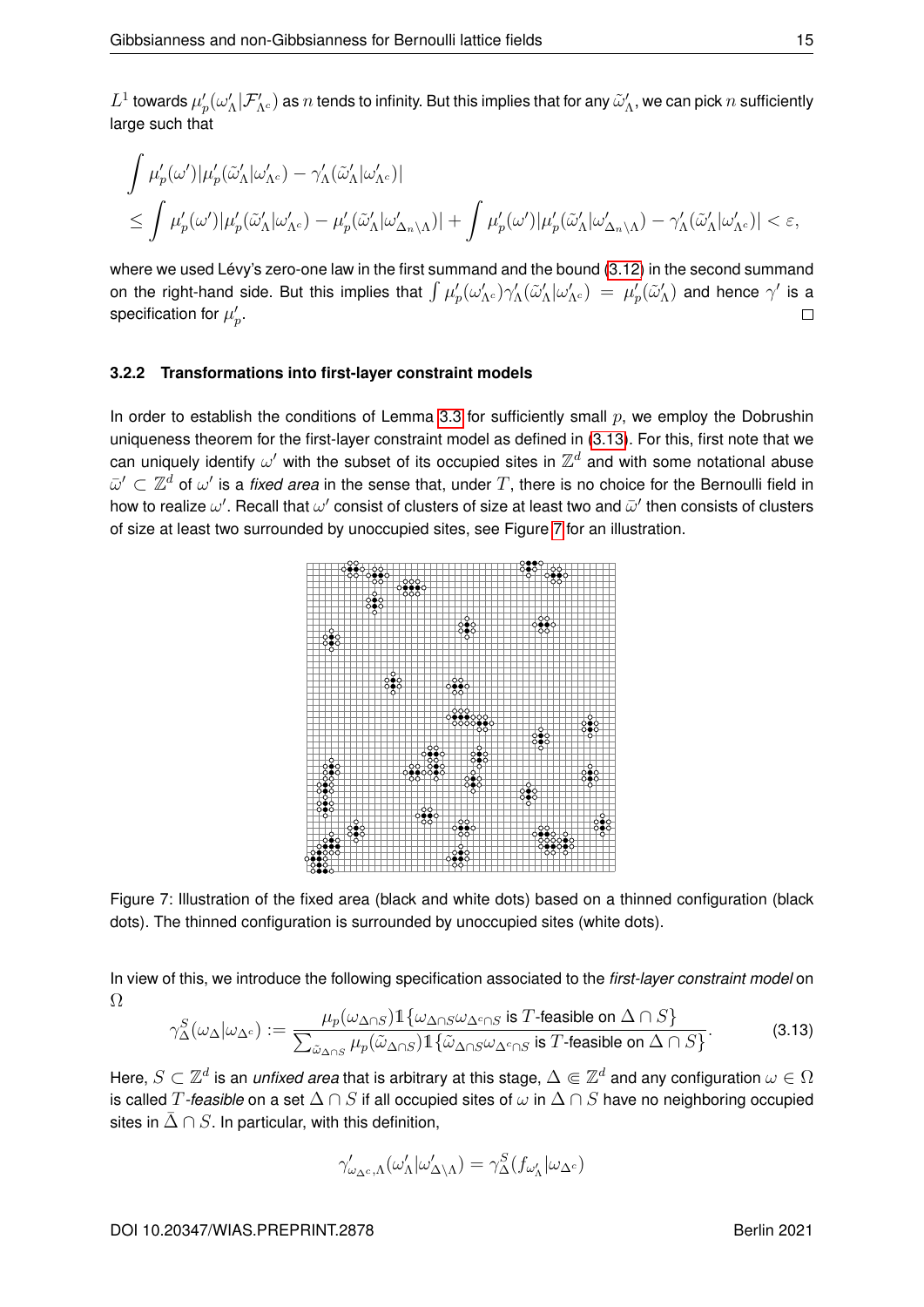for the particular choice of the unfixed area given by  $S=S(\omega'_{\Delta\setminus\Lambda})=(\Delta\setminus\Lambda^o)\setminus\bar{\omega}'_{\Delta\setminus\Lambda}.$  Here we used that, in the fixed area  $\bar{\omega}'_{\Delta\setminus\Lambda}$ , the Bernoulli field is completely determined by  $\omega'_{\Delta\setminus\Lambda}$  and hence the corresponding factor cancels in [\(3.11\)](#page-15-2). The following result verifies the conditions of Lemma [3.3](#page-15-1) for sufficiently small  $p$ .

<span id="page-17-0"></span>Lemma 3.4. Let  $p \leq 1/(2d)$ . Then, for any  $\Lambda \in \mathbb{Z}^d$  and  $\omega' \in \Omega'$ , the limit  $\lim_{\Delta\uparrow\mathbb{Z}^d}\gamma_\Delta^{S(\omega'_{\Delta\setminus\Lambda})}(f_{\omega'_\Lambda}|\omega_{\Delta^c})$  exists and is independent of  $\omega_{\Delta^c}\in T^{-1}(\omega'_{(\Delta^o)^c}).$ 

*Proof.* We use the Dobrushin-uniqueness approach for the specification  $\gamma_{\Delta}^{S}$  as defined in [\(3.13\)](#page-16-0), where  $S \subset \mathbb{Z}^d$  is any unfixed area. Consider the Dobrushin matrix

$$
C_{ij}(p) = \max_{\omega_{j}c = \tilde{\omega}_{j}c} ||\gamma_i^S(\cdot|\omega_{i}c) - \gamma_i^S(\cdot|\tilde{\omega}_{i}c)||_{\text{TV}}
$$

for  $i, j \in S$ , where complements are defined in S. Note that the exterior boundary  $\partial_+ S$  of S consists of unoccupied sites, see Figure [7.](#page-16-1) We have  $C_{ij}(p) = 0$  unless i and j are neighbors in S. Otherwise,

$$
C_{ij}(p) = \frac{1}{2} \max_{\omega_{j}c = \tilde{\omega}_{j}c} (|\gamma_i^S(0|\omega_{i}c) - \gamma_i^S(0|\tilde{\omega}_{i}c)| + |\gamma_i^S(1|\omega_{i}c) - \gamma_i^S(1|\tilde{\omega}_{i}c)|) = p,
$$

where the maximum is realized when  $\omega_{j^c}$  is unoccupied while  $\omega_j$  is unoccupied and  $\tilde{\omega}_j$  is occupied. In particular, for the Dobrushin criterion, we have

$$
c(p) = \sup_{i \in S} \sum_{j \sim i} C_{ij}(p) \le 2dp,
$$

independent of S. By [\[Geo11,](#page-18-17) Theorem 8.7], for all  $p~<~1/(2d)$  and  $S,~\gamma_{\Delta}^S$  admits a unique infinite-volume Gibbs measure  $\mu^S$ . Finally, using the remark made above [\[Geo11,](#page-18-17) Equation 8.25],  $\gamma^S_\Delta(f_{\omega'_\Lambda}|\omega_{\Delta^c})$  converges uniformly in  $\omega$  towards  $\mu^S(f_{\omega'_\Lambda})$ , which finishes the proof.  $\Box$ 

### **3.2.3 Quasilocality of the specification**

What remains to be done in order to finish the proof of Theorem [2.2](#page-5-1) is to establish quasilocality for the specification. Let  $s$  denote the  $\ell_{\infty}$  metric on  $\mathbb{Z}^d$  and define  $s(\Lambda,\Delta)=\inf\{s(i,j)\colon i\in\Lambda, j\in\Delta\}.$ *Lemma* 3.5. For  $p < 1/(2d)$  there exist constants  $C, c > 0$  such that for all  $\Lambda \subset \Delta \Subset \mathbb{Z}^d$  and all configurations  $\omega'$  and  $\tilde{\omega}'$  with  $\omega'_\Delta = \tilde{\omega}'_\Delta$  we have that

$$
|\gamma_\Lambda'(\omega_\Lambda'|\omega_{\Lambda^c}')-\gamma_\Lambda'(\omega_\Lambda'|\tilde{\omega}_{\Lambda^c}')|\leq C|\Lambda|e^{-cs(\Lambda,\Delta^c)}.
$$

In particular, the specification  $\gamma'$  is quasilocal.

*Proof.* We use the representation of  $\gamma'_{\Lambda}(\omega'_{\Lambda}|\omega'_{\Lambda^c})$  in terms of the unique infinite-volume Gibbs measure  $\mu^S(f_{\omega'_\Lambda})$  as presented in the proof of Lemma [3.4.](#page-17-0) This representation exists since we work in the Dobrushin-uniqueness regime. Now, for the quasilocality, we use the criterion [\[Geo11,](#page-18-17) Remark 8.26] applied to [\[Geo11,](#page-18-17) Theorem 8.20]. More precisely, since  $p < 1/(2d)$ , by [Geo11, Theorem 8.20], for  $S \cap \Delta = S' \cap \Delta$ , we have that

$$
|\mu^S(f_{\omega'_\Lambda}) - \mu^{S'}(f_{\omega'_\Lambda})| \le D(\Lambda, \Delta),
$$

where  $D(\Lambda,\Delta)=\sum_{i\in\Lambda,j\in\Delta^c}\big(\sum_{n\geq 0}C^n\big)_{i,j}$  with  $C^n\,=\,C^n(p)$  the  $n$ -th power of the Dobrushin matrix as presented in the proof of Lemma [3.4.](#page-17-0) Now choose  $c > 0$  sufficiently small such that  $p\mathrm{e}^{c} < 1/(2d)$ , then, by [\[Geo11,](#page-18-17) Remark 8.26],

$$
D(\Lambda, \Delta) \le |\Lambda| (1 - 2dpe^c)^{-1} e^{-cd(\Lambda, \Delta^c)}.
$$

This finishes the proof.

DOI 10.20347/WIAS.PREPRINT.2878 Berlin 2021

 $\Box$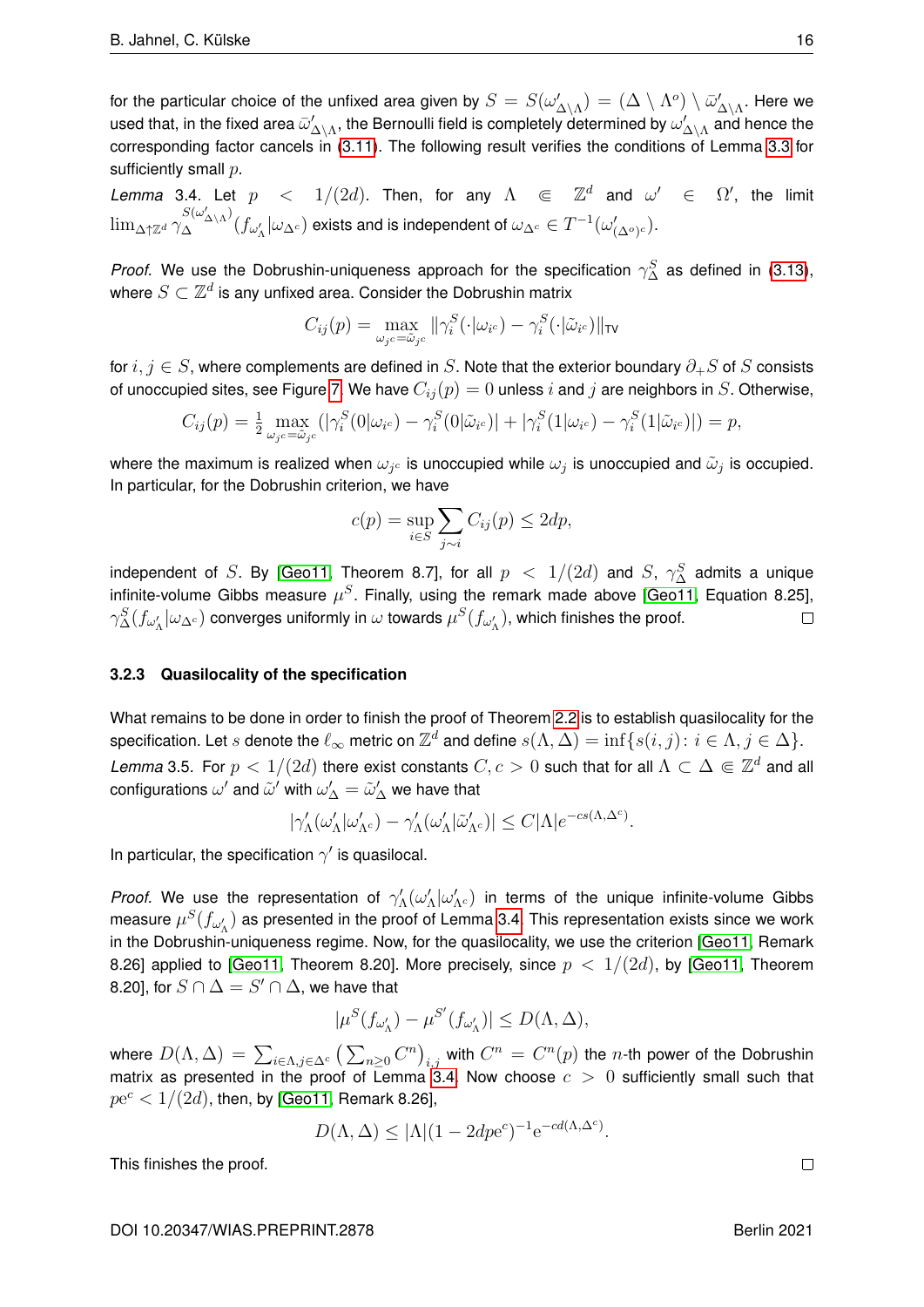## **References**

- <span id="page-18-13"></span>[Adl91] J. Adler. Bootstrap percolation. *Physica A: Statistical Mechanics and its Applications*, 171(3):453– 470, 1991.
- <span id="page-18-2"></span>[Bal05] K. Ball. Poisson thinning by monotone factors. *Electronic Communications in Probability*, 10:60– 69, 2005.
- <span id="page-18-16"></span>[BB12] F. Baccelli and P. Bermolen. Extremal versus additive Matérn point processes. *Queueing Systems*, 71(1):179–197, 2012.
- <span id="page-18-9"></span>[BC18] S. Bethuelsen and D. Conache. One-sided continuity properties for the Schonmann projection. *Journal of Statistical Physics*, 172(4):1147–1163, 2018.
- <span id="page-18-15"></span>[BDC13] V. Beffara and H. Duminil-Copin. Planar percolation with a glimpse of Schramm–Loewner evolution. *Probability Surveys*, 10:1–50, 2013.
- <span id="page-18-3"></span>[BK19] B. Blaszczyszyn and H. Keeler. Determinantal thinning of point processes with network learning applications. In *2019 IEEE Wireless Communications and Networking Conference (WCNC)*, pages 1–8. IEEE, 2019.
- <span id="page-18-10"></span>[BKK20] S. Bergmann, S. Kissel, and C. Külske. Dynamical Gibbs–non-Gibbs transitions in Widom– Rowlinson models on trees. *arXiv preprint arXiv:2012.09718*, 2020.
- <span id="page-18-8"></span>[BKL98] J. Bricmont, A. Kupiainen, and R. Lefevere. Renormalization group pathologies and the definition of Gibbs states. *Communications in Mathematical Physics*, 194(2):359–388, 1998.
- <span id="page-18-12"></span>[Bov06] A. Bovier. *Statistical Mechanics of Disordered Systems*, volume 18 of *Cambridge Series in Statistical and Probabilistic Mathematics*. Cambridge University Press, Cambridge, 2006.
- <span id="page-18-14"></span>[BR06] B. Bollobás and O. Riordan. *Percolation*. Cambridge University Press, New York, 2006.
- <span id="page-18-0"></span>[Bre79] P. Bremaud. Optimal thinning of a point process. *SIAM Journal on Control and Optimization*, 17(2):222–230, 1979.
- <span id="page-18-1"></span>[Bro79] T. Brown. Position dependent and stochastic thinning of point processes. *Stochastic Processes and their Applications*, 9(2):189–193, 1979.
- <span id="page-18-7"></span>[EAM95] R. Elliott, L. Aggoun, and J. Moore. *Hidden Markov Models*, volume 29 of *Applications of Mathematics (New York)*. Springer-Verlag, New York, 1995.
- <span id="page-18-11"></span>[FdHM14] R. Fernández, F. den Hollander, and J. Martínez. Variational description of Gibbs-non-Gibbs dynamical transitions for spin-flip systems with a Kac-type interaction. *Journal of Statistical Physics*, 156(2):203–220, 2014.
- <span id="page-18-4"></span>[Gem90] D. Geman. *Random Fields and Inverse Problems in Imaging*, volume 1427 of *Lecture Notes in Math.* Springer, Berlin, 1990.
- <span id="page-18-17"></span>[Geo11] H.-O. Georgii. *Gibbs Measures and Phase Transitions*, volume 9. Walter de Gruyter & Co., Berlin, second edition, 2011.
- <span id="page-18-5"></span>[GP78] R. Griffiths and P. Pearce. Position-space renormalization-group transformations: Some proofs and some problems. *Physical Review Letters*, 41(14):917, 1978.
- <span id="page-18-6"></span>[GP79] R. Griffiths and P. Pearce. Mathematical properties of position-space renormalization-group transformations. *Journal of Statistical Physics*, 20(5):499–545, 1979.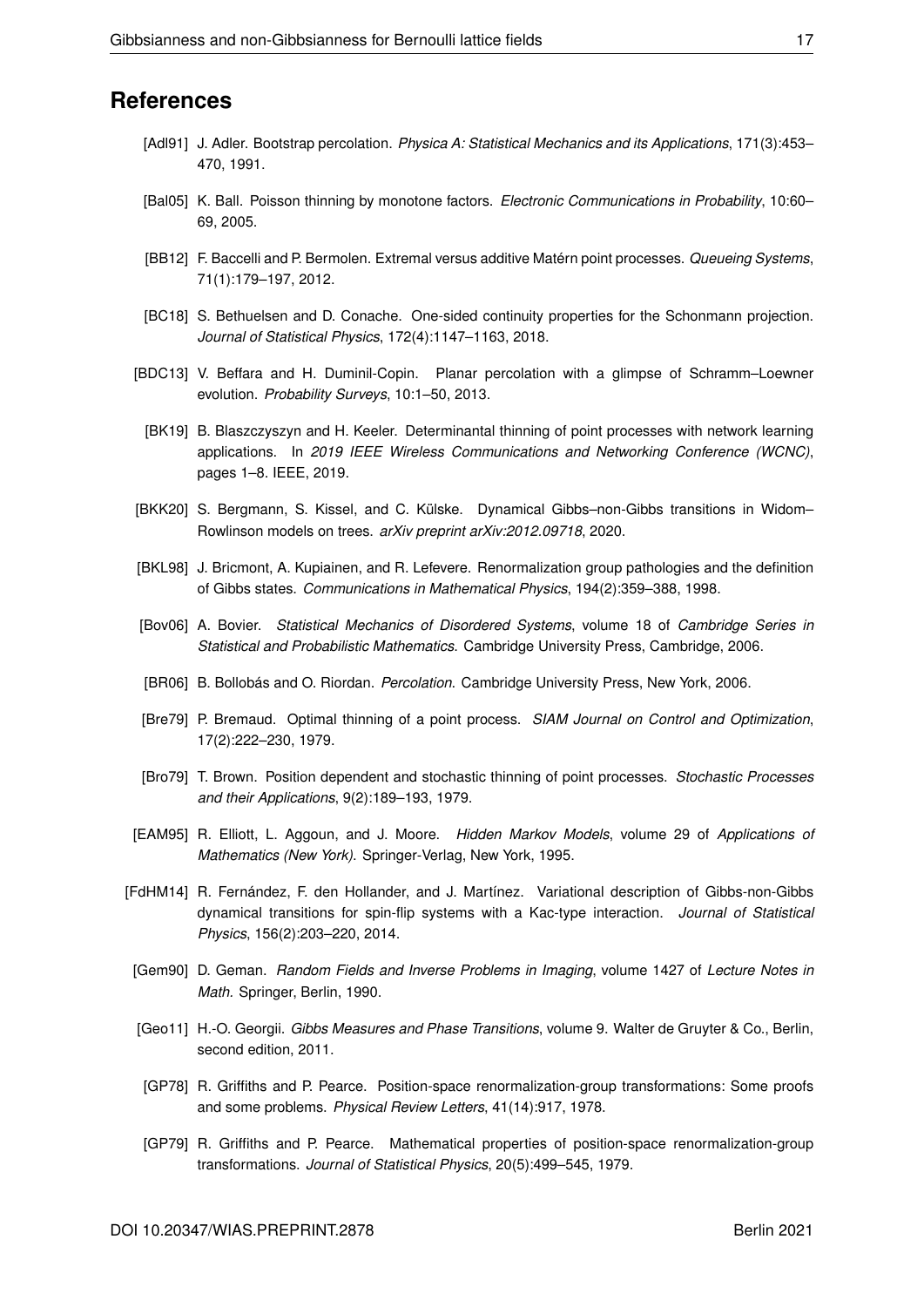- <span id="page-19-14"></span>[Gri97] G. Grimmett. Percolation and disordered systems. In *Lectures on Probability Theory and Statistics*, pages 153–300. Springer, 1997.
- <span id="page-19-13"></span>[Gri99] G. Grimmett. *Percolation*, volume 321 of *Grundlehren der Mathematischen Wissenschaften*. Springer-Verlag, Berlin, second edition, 1999.
- <span id="page-19-2"></span>[Guy95] X. Guyon. *Random Fields on a Network*. Probability and its Applications (New York). Springer-Verlag, New York, 1995.
- <span id="page-19-5"></span>[HK04] O. Häggström and C. Külske. Gibbs properties of the fuzzy Potts model on trees and in mean field. *Markov Processes and Related Fields*, 10(3):477–506, 2004.
- <span id="page-19-9"></span>[HKK19] F. Henning, R. Kraaij, and C. Külske. Gibbs–non-Gibbs transitions in the fuzzy Potts model with a Kac-type interaction: closing the Ising gap. *Bernoulli*, 25(3):2051–2074, 2019.
- <span id="page-19-0"></span>[Ish80] V. Isham. Dependent thinning of point processes. *Journal of Applied Probability*, 17(4):987–995, 1980.
- <span id="page-19-8"></span>[JK17a] B. Jahnel and C. Külske. Sharp thresholds for Gibbs–non-Gibbs transitions in the fuzzy Potts model with a Kac-type interaction. *Bernoulli*, 23(4A):2808–2827, 2017.
- <span id="page-19-6"></span>[JK17b] B. Jahnel and C. Külske. The Widom–Rowlinson model under spin flip: Immediate loss and sharp recovery of quasilocality. *The Annals of Applied Probability*, 27(6):3845–3892, 2017.
- <span id="page-19-16"></span>[JK20] Benedikt Jahnel and Wolfgang König. *Probabilistic Methods In Telecommunications*. Compact Textbooks in Mathematics. Birkhäuser Basel, 2020.
- <span id="page-19-11"></span>[KLN07] C. Külske and A. Le Ny. Spin-flip dynamics of the Curie–Weiss model: Loss of Gibbsianness with possibly broken symmetry. *Communications in Mathematical Physics*, 271(2):431–454, 2007.
- <span id="page-19-7"></span><span id="page-19-4"></span>[KLNR04] C. Külske, A. Le Ny, and F. Redig. Relative entropy and variational properties of generalized Gibbsian measures. *The Annals of Probability*, 32(2):1691–1726, 2004.
	- [KR17] C. Külske and U. Rozikov. Fuzzy transformations and extremality of Gibbs measures for the Potts model on a Cayley tree. *Random Structures & Algorithms*, 50(4):636–678, 2017.
- <span id="page-19-12"></span>[KRvZ21] R. Kraaij, F. Redig, and W. van Zuijlen. A Hamilton–Jacobi point of view on mean-field Gibbs–non-Gibbs transitions. *Transactions of the American Mathematical Society*, 2021.
- <span id="page-19-15"></span>[Kum14] T. Kumagai. *Random Walks on Disordered Media and their Scaling Limits*, volume 2101 of *Lecture Notes in Mathematics*. Springer, Cham, 2014.
- <span id="page-19-1"></span>[Las93] G. Last. On dependent marking and thinning of point processes. *Stochastic Processes and Their Applications*, 45(1):73–94, 1993.
- <span id="page-19-3"></span>[LN13] A. Le Ny. Almost Gibbsianness and parsimonious description of the decimated 2d-Ising model. *Journal of Statistical Physics*, 152(2):305–335, 2013.
- <span id="page-19-10"></span>[LNR02] A. Le Ny and F. Redig. Short time conservation of Gibbsianness under local stochastic evolutions. *Journal of Statistical Physics*, 109(5):1073–1090, 2002.
- <span id="page-19-17"></span>[Mat60] B. Matérn. Spatial variation stochastic models and their application to some problems in forest surveys and other sampling investigations. *Meddelanden Fran Statens Skogsforsknings Institut*, 49, 1960.
- <span id="page-19-18"></span>[MHW10] J. Moller, M. Huber, and R. Wolpert. Perfect simulation and moment properties for the Matérn type III process. *Stochastic Processes and Their Applications*, 120(11):2142–2158, 2010.